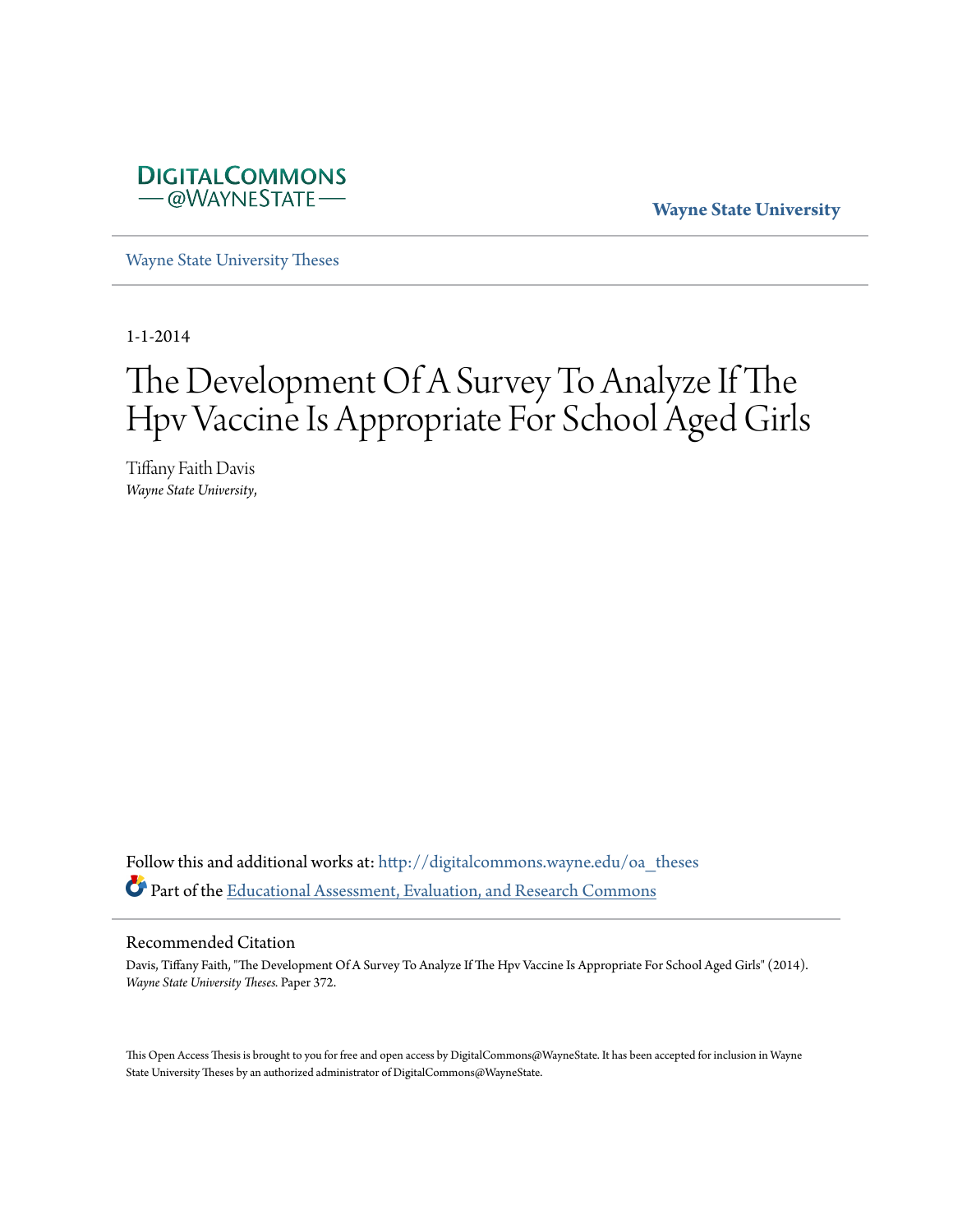## **THE DEVELOPMENT OF A SURVEY TO ANALYZE IF THE HPV VACCINE IS APPROPRIATE FOR SCHOOL AGED GIRLS**

by

## **TIFFANY F. DAVIS**

#### **THESIS**

Submitted to the Graduate School

of Wayne State University,

Detroit, Michigan

in partial fulfillment of the requirements

for the degree of

## **MASTER OF EDUCATION**

2014

MAJOR: EDUCATIONAL EVALUATION and

RESEARCH

Approved By:

 $\frac{1}{\sqrt{2\pi}}$  ,  $\frac{1}{\sqrt{2\pi}}$  ,  $\frac{1}{\sqrt{2\pi}}$  ,  $\frac{1}{\sqrt{2\pi}}$  ,  $\frac{1}{\sqrt{2\pi}}$  ,  $\frac{1}{\sqrt{2\pi}}$  ,  $\frac{1}{\sqrt{2\pi}}$  ,  $\frac{1}{\sqrt{2\pi}}$  ,  $\frac{1}{\sqrt{2\pi}}$  ,  $\frac{1}{\sqrt{2\pi}}$  ,  $\frac{1}{\sqrt{2\pi}}$  ,  $\frac{1}{\sqrt{2\pi}}$  ,  $\frac{1}{\sqrt{2\pi}}$  ,

Advisor Date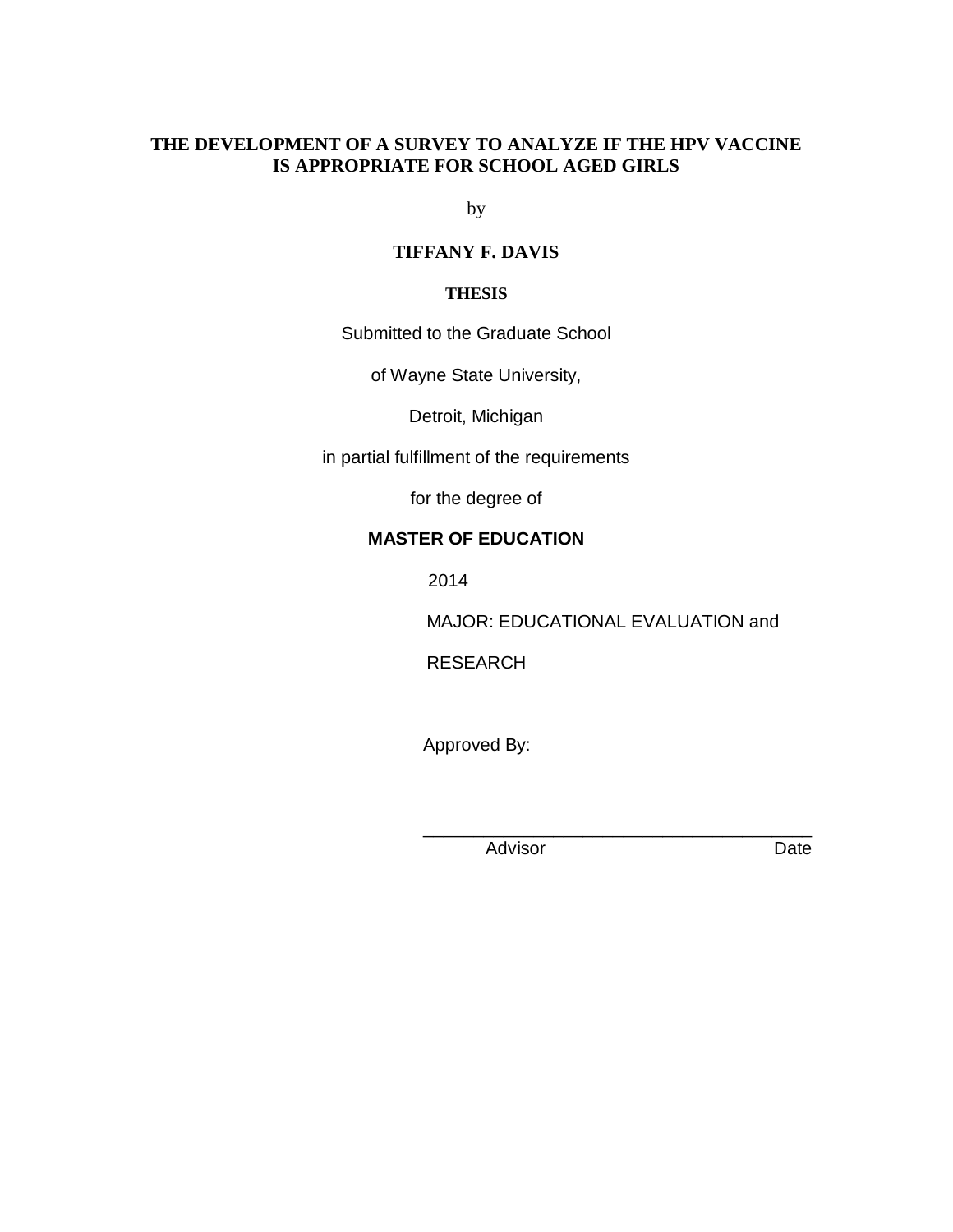## **TABLE OF CONTENTS**

| <b>Descriptive Statistics of Participants</b>      |     |
|----------------------------------------------------|-----|
| HPV & HPV Vaccine Knowledge                        |     |
| Participant Response on Vaccine Administration     |     |
| <b>ANOVA Data of Vaccine Questions</b>             |     |
| Correlations                                       |     |
| Item Statistics for Questions 6, 7 & 14            |     |
| Cronbach's Alpha                                   |     |
| Scale Statistics for Questions 6, 7 & 14           |     |
|                                                    |     |
|                                                    |     |
| <b>Ethnicity Demographic</b>                       |     |
| <b>HPV</b> Knowledge                               |     |
| Participant Response to Daughter Receiving Vaccine |     |
| Participant Response to Mandatory Vaccine          |     |
| Knowledge of Vaccine                               |     |
|                                                    |     |
|                                                    |     |
| <b>Vaccine Concerns</b>                            |     |
| <b>Operational Definitions</b>                     |     |
| <b>Legal Limitations</b>                           |     |
| What is HPV?                                       |     |
|                                                    |     |
|                                                    |     |
|                                                    |     |
| <b>Research Design</b>                             |     |
| <b>Research Hypothesis</b>                         |     |
| <b>Research Protocol</b>                           |     |
| Sample                                             |     |
| Instrument                                         |     |
| Data Analysis                                      |     |
|                                                    |     |
|                                                    | .12 |
| Tables                                             |     |
| Figures                                            |     |
|                                                    | .21 |
|                                                    | .24 |
|                                                    |     |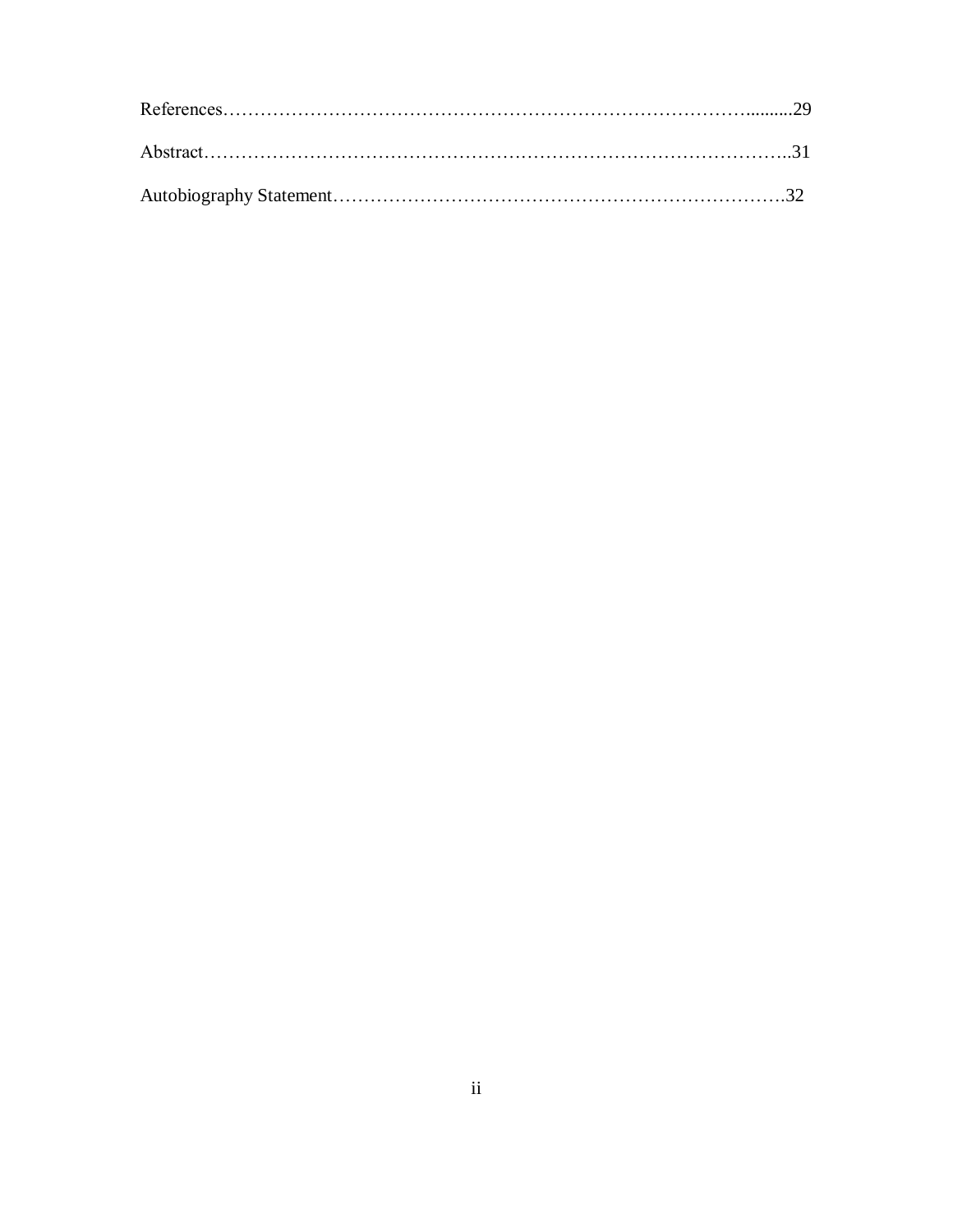## **LIST OF TABLES**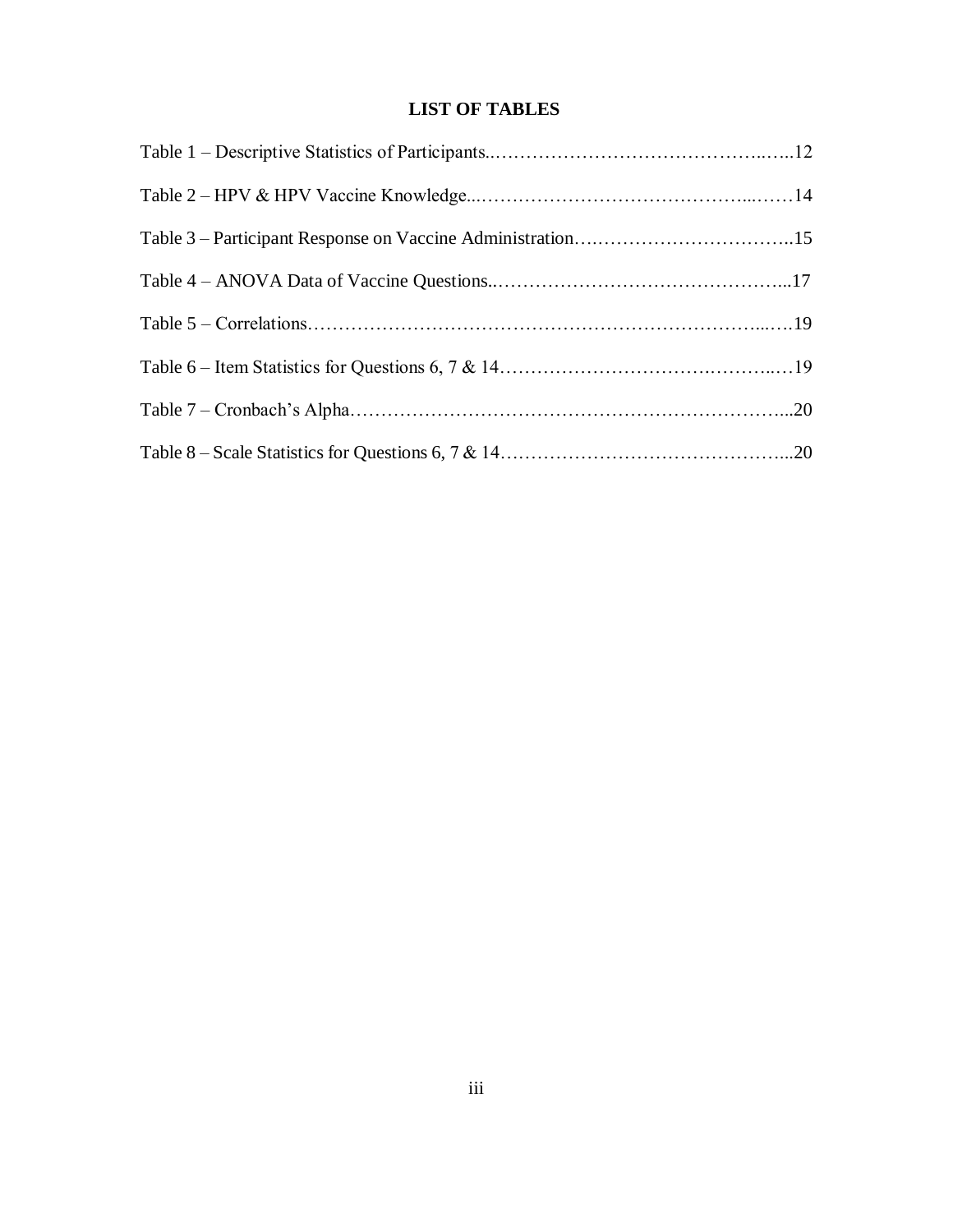## **LIST OF FIGURES**

| Figure 3 – Participant Response to Daughter Receiving Vaccine16 |  |
|-----------------------------------------------------------------|--|
|                                                                 |  |
|                                                                 |  |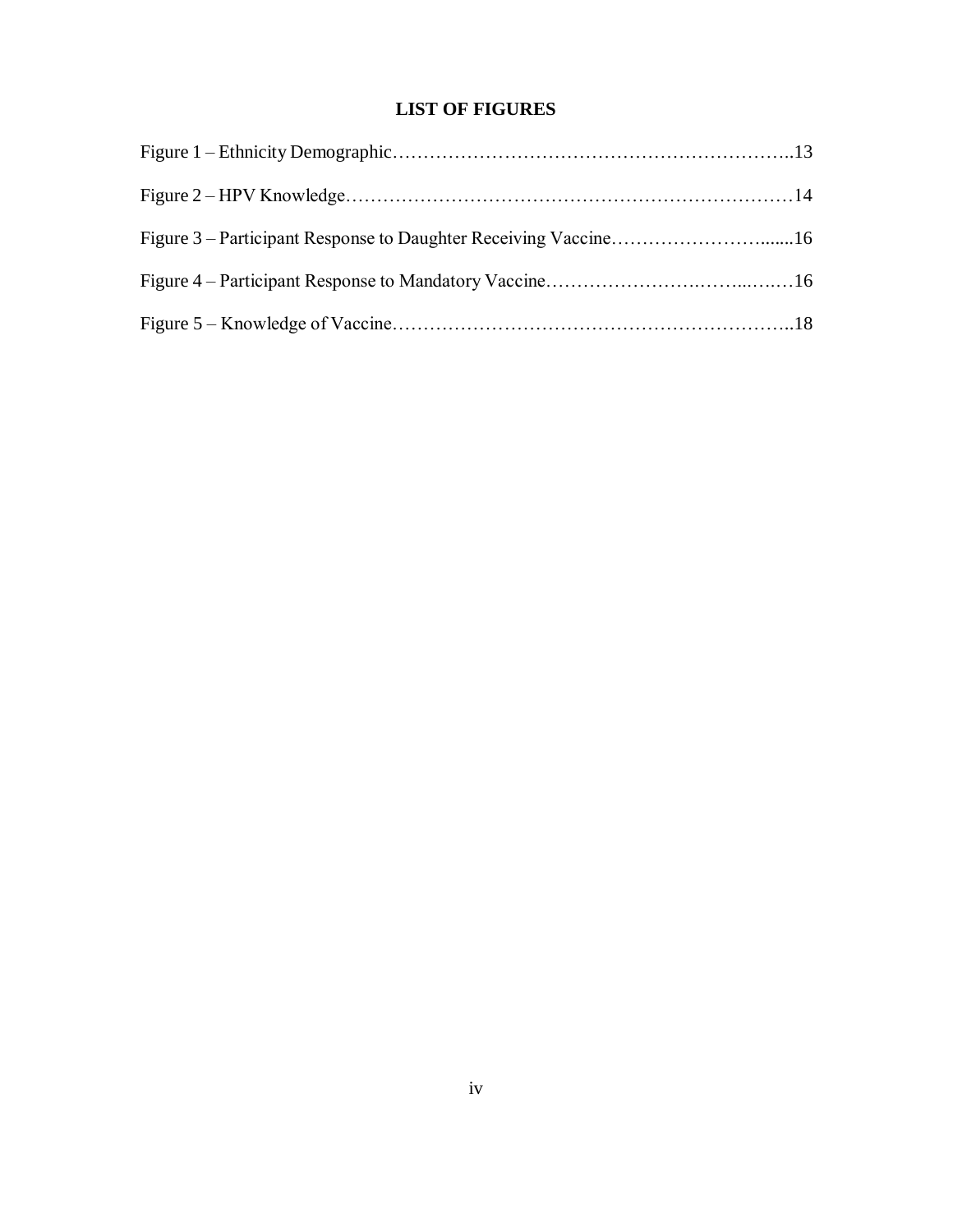#### **CHAPTER 1**

#### **INTRODUCTION**

A quiet epidemic, the Human Papilloma Virus (HPV) is a sexually transmitted disease (STD), which is the leading cause of genital warts and cervical cancer in women (Markowitz, 2001). According to American Teacher (2007), a debate exists among parents regarding use of the cervical cancer vaccine named Gardasil, which is being manufactured by Merck & Co. The U.S. Food and Drug Administration approved this vaccine on June 8, 2006. The HPV vaccine intended to be administered to young girls and women ages nine through twenty six. The purpose of the vaccine is to help minimize the risk of cervical cancer.

#### **Vaccine Concerns**

According to NCSL (2011), CDC reports that approximately 20 million people in the United States are infected with HPV. There is no treatment for HPV as there are 30 strains of HPV that can affect at least half of sexually active people and there are no symptoms of which can disappear on their own (NCSL, 2011). Merck's Gardisil is a vaccine that can target four strands of HPV that are linked to cervical cancer and genital wart cases (NCSL, 2011). A societal concern is that the vaccine may encourage young girls to become sexually active (Caputo, 2007). "It seems unlikely that a vaccine that prevents a small number of sexually transmitted infections which have no symptoms will cause girls to be promiscuous or have unsafe sex, as some have suggested" (NNII, 2007 p.3). One parent, Brenda Jannsen, expressed her disagreement to the vaccine as she has taught her children against pre-marital sex and she believes that if the vaccines are required by the government that will give teenagers the idea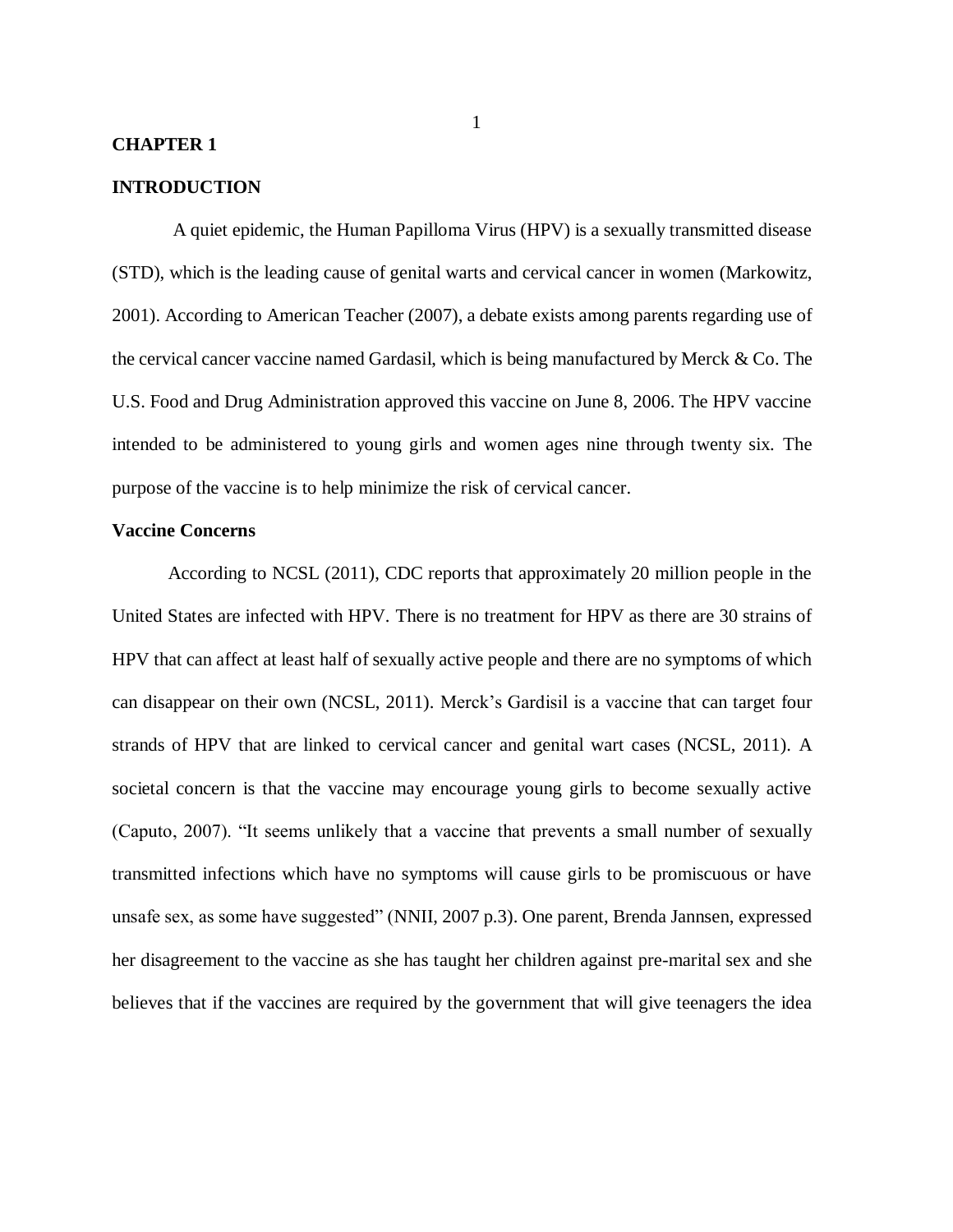that pre-marital sex is ok (Caputo, 2007). Another concern of the use of the vaccine is the acceptance factor as those who approve of the vaccine may disagree with mandating it for student immunization. The reason is because there are concerns about the drug costs, safety and parental rights (NCSL, 2011).

It is not known if the vaccine has adverse side effects resulting from long- term effects. "Since our experience with this new vaccine is limited and not all women are exposed to high risk HPVs, some girls could experience rare vaccine adverse events not yet identified without a corresponding benefit"(NNII, 2007 p.3). The duration of the vaccine is unclear. Current studies indicate that the vaccine is effective for at least five years and there is research still being done to determine how long the protection will last (CDC, 2006).

#### **Operational Definitions**

Gardasil is one of the first vaccines developed for HPV and was licensed by the FDA in June 2006. Gardisil protects against HPV types 6, 11, 16, and 18 (CDC, 2006). The vaccine has been recommended to be administered to girls between the ages of 11-12 or as early as the age of 9. It is recommended that the vaccine is administered prior to the onset of sexual activity (CDC, 2006). According to NNII (2007), it is also recommended that the vaccine be administered to females who may be sexually active, but have not yet been exposed to HPV. Gardisil has been tested on over 11,000 females (9-26 years of age) throughout various countries to include the United States (CDC, 2006). The clinical trials have proven to be 100% effective in preventing these specific strains of HPV (Kaiser, 2007). Despite the proven clinical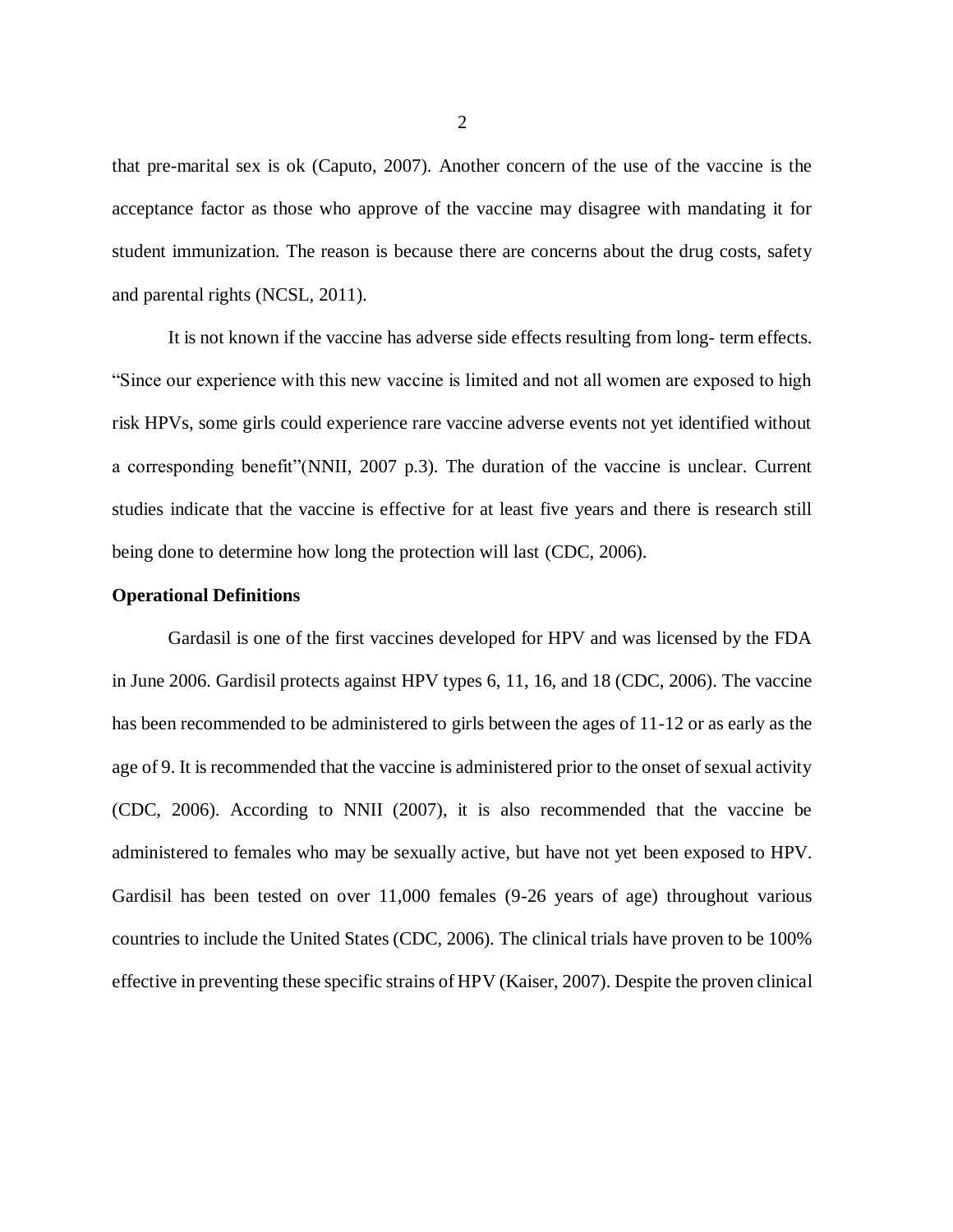trials, there is a constant debate as to whether the vaccine should be a required vaccine for school aged girls.

The adverse side effects of the vaccine are a major concern for many parents. "The most common side effects with Gardasil are: pain swelling, itching, bruising and redness at the injection site; headache; fever; nausea; dizziness; vomiting, and fainting" (Merck & Co., 2012 p.1). Long term side effects are unknown due to the originality of the vaccine. According to CDC (2006), in June 2006, the ACIP voted to recommend the first vaccine developed to prevent cervical cancer and other diseases in females caused by certain types of genital HPV. Gardisil protects against four types of HPV of which 70% causes cervical cancer and 90% causes genital warts. The vaccine has been recommended for girls and women ages nine to twenty six only. The HPV vaccine is administered through a series of three shots over a 6 month period. (CDC, 2006). Females should be given the vaccine before they are sexually active. The vaccine is most effective in girls/women who have not yet acquired any of the four HPV types covered by the vaccine. However, females who are sexually active may also benefit from the vaccine. Very few young women are infected with all four types of these HPV types. Thus, they would still get protection from those types they have not acquired (CDC, 2006).

#### **Legal Limitations**

Gardasil has been suggested as a mandatory vaccine to administer to girls before entering high school. According to Lancet (2006 p.1), "The Michigan Senate passed a bill on September 21, 2006, ruling that all girls entering sixth grade of school should be immunized." Despite Michigan's acceptance of this bill, it wasn't received the same in other states,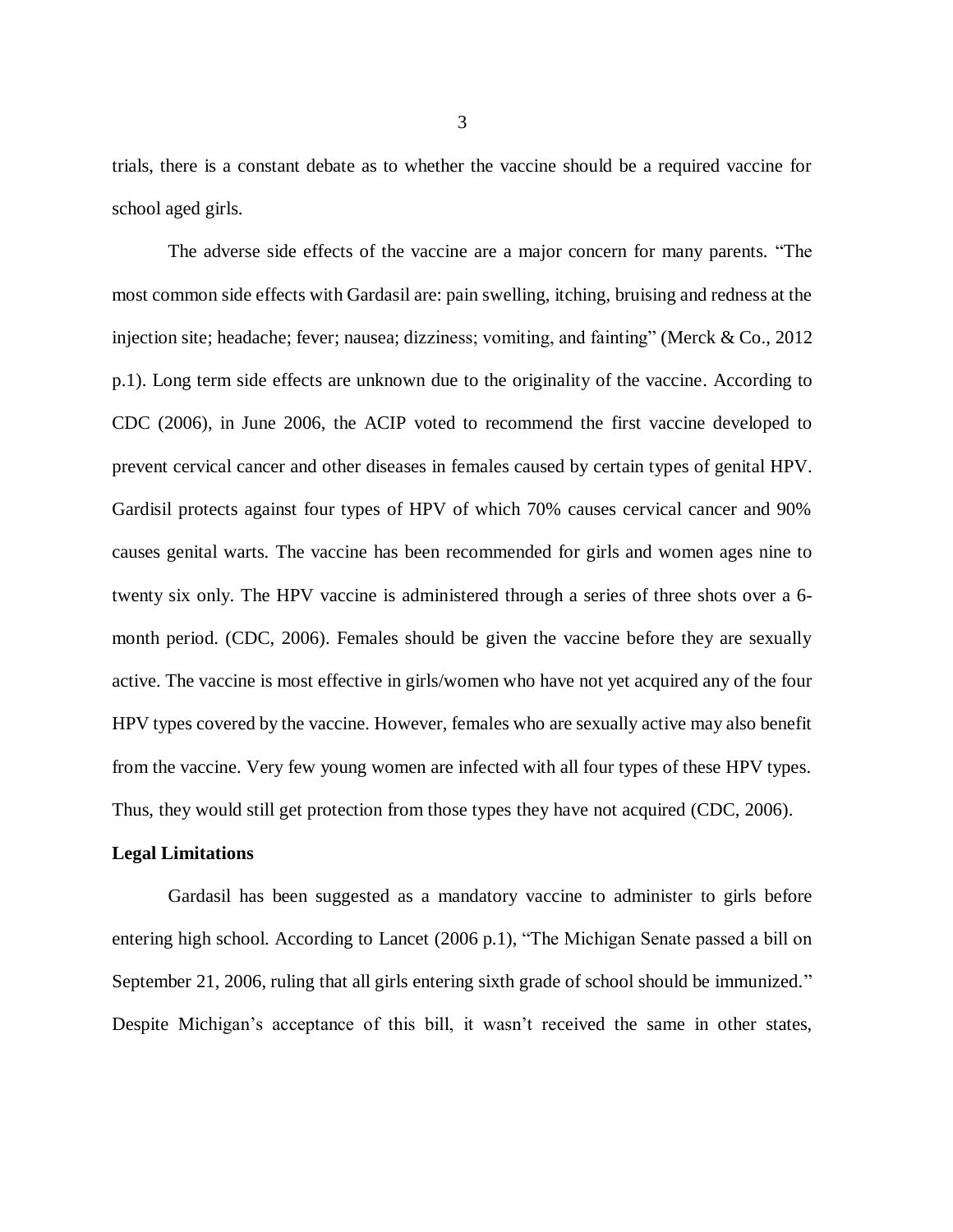therefore, the bill was not enacted in each state. For instance, in 2007, Texas Governor Rick Perry supported the bill, but it was rejected by legislation (Dart, 2011). Due to concerns about Gardisil, the federal panel opposed mandating it as a condition of school enrollment (Dart, 2011). According to Dart (2011), Texas lawmakers approved a bill which prohibits officials from requiring administration of the vaccine for four years. According to NCLS (2011), since 2006, in at least 41 states plus Washington, D.C., legislation has introduced the bill to require the vaccine, fund, or educate the public about the HPV Vaccine, and at least 20 states have enacted legislation. One of the debates for the use of the HPV vaccine is that the quadrivalent HPV vaccine will not eliminate the need for cervical cancer (Markowitz, 2007). Reason being, not all HPV types that cause cervical cancer are included in the contents of the vaccine (Markowitz, 2007).

#### **What is HPV?**

A major component of contracting HPV is the risk of having genital warts or cervical cancer. HPV is a disease that can be contracted by oral, vaginal penetration, and rubbing of the genitals. The use of condoms may not prevent the contraction of HPV, but it can certainly decrease the chances of contraction. According to NNII (2007), does state that the consistent use of condoms can be related to whether HPV will progress to cervical cancer. If a woman has a sexually transmitted disease and it is not treated or it is a reoccurring disease it can aid to the progression of having cervical cancer.

A person can contract the disease and be unaware because the symptoms may be dormant and in a non-detective state. HPV can lead to cervical cancer which is why the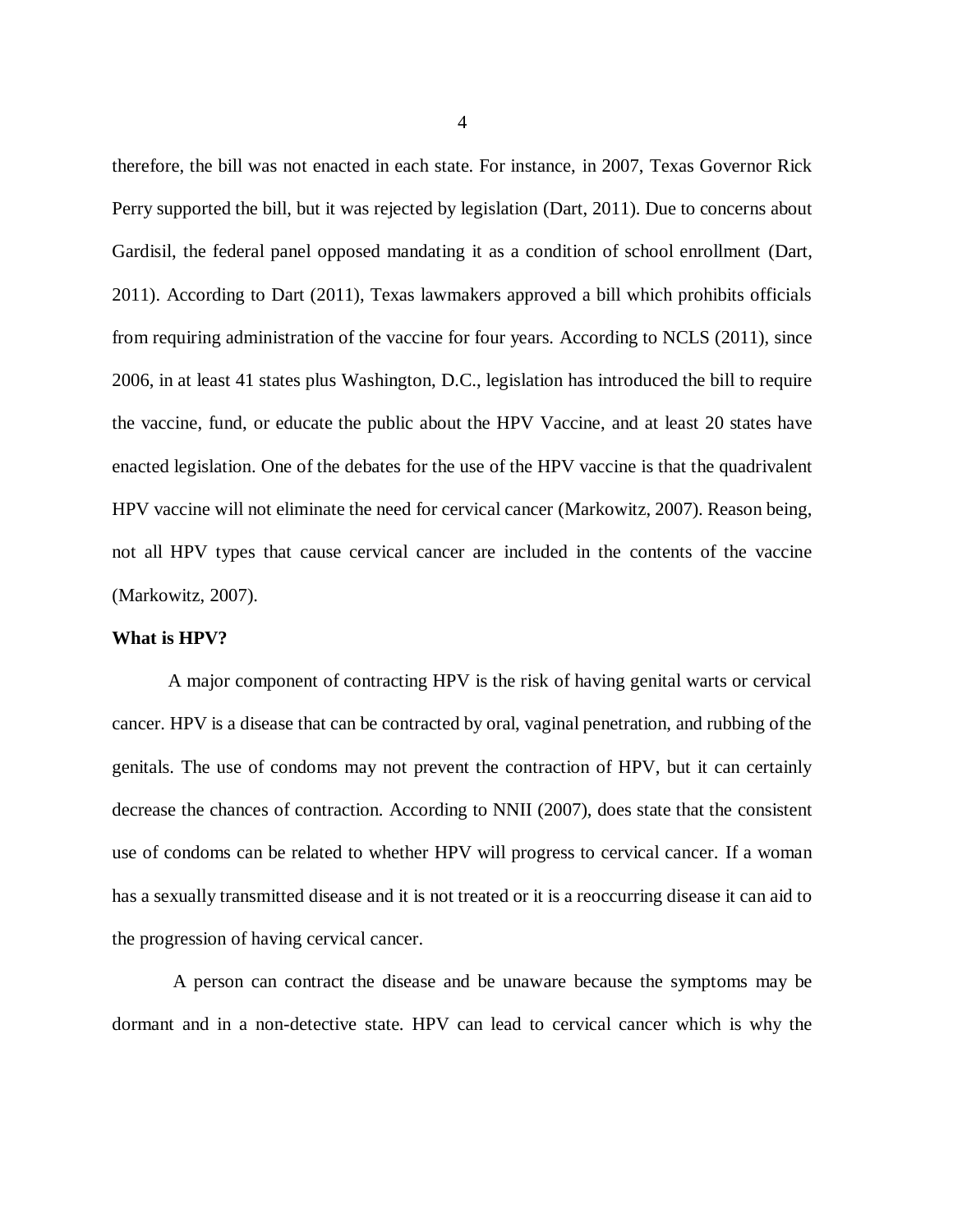discussion of vaccine use is debated whether it is necessary to require for administration starting with school age children and teenagers to help prevent the transmission of HPV once a person becomes sexually active. Another question is if the vaccine is effective for women who are already sexually active. HPV can be detected through pap smears. Irregular results from a pap smear would lead to a repeat checkup in six months. Males may never know that they have contracted it because genital warts may not develop and they have a low risk of developing anal or penile cancer, therefore, the signs of transmission is not easily detected. Many are misdiagnosed when genital warts appear because they are diagnosed with having herpes. According to Markowitz (2007 p.2), "Genital HPV is the most common sexually transmitted infection in the United States; an estimated 6.2 million persons are newly infected every year." Unfortunately, HPV has not received the same national attention as other STDs despite the high number of cases. According to Markowitz (2007), it was reported in 2007 that an estimated 11, 100 cases were diagnosed and approximately 3,700 will die from cervical cancer.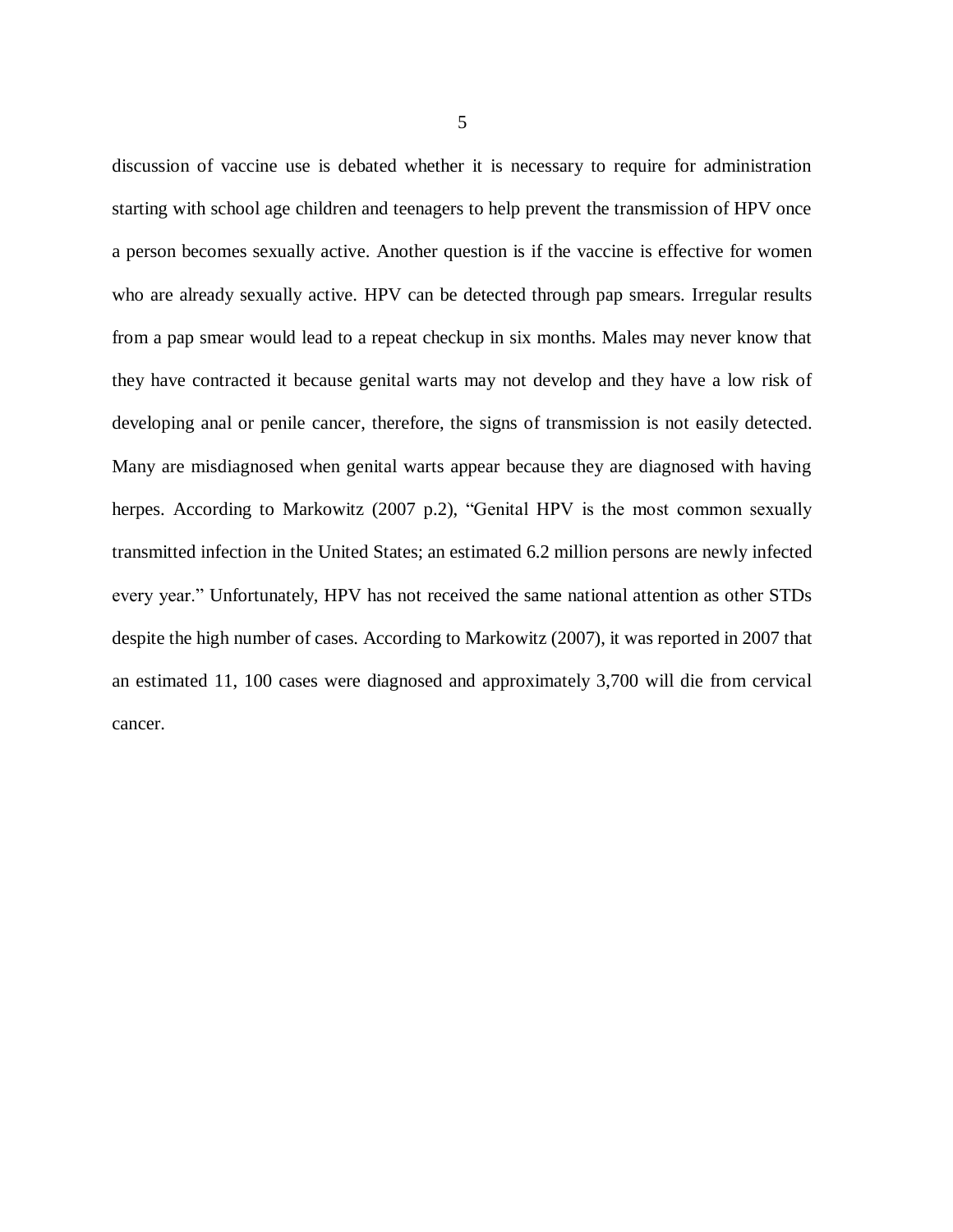#### **CHAPTER 2**

#### LITERATURE REVIEW

According to Mayeux (2005), the way to help people accept the vaccine is provide education and awareness of HPV and the vaccine. Persistent genital HPV infection can cause cervical cancer in women to include other types of anogenital cancers and genital warts in both men and women (Markowitz, 2007). It is important to understand that there are high and low risks of HPV. Low risk types can cause benign cervical cell changes and genital warts. Highrisk types act as carcinogens in the development of cervical and other anogenital cancer (Markowitz, 2007). "The FDA acknowledges that sexual activity with multiple partners is an essential part of the lifecycle of this virus" (Harrub, 2006 p.1-2). Continued education of the risk of cycling sexual activity is a must to help people understand that HIV/AIDS and other STD's are not the only concerns of changing sexual partners. Once people learn that HPV is not like other STD's as it is a gateway that leads to cancerous diseases that can be challenging to cure.

Many parents are concerned that the HPV school vaccination is only for girls. A school vaccination should not be required for one gender. The vaccine was approved for boys and young men in 2009 that protects against genital warts and is not recommended for pregnant women. Markowitz's (2007) review of the vaccine states that, despite the low rates of genital warts, anal and penile cancers, men may still benefit from the vaccine as well. However, there has not been enough research to show the effectiveness in either of these categories. Data in 2007, stated that the HPV vaccine is not licensed to administer to males due to lack of data provided for the efficacy in males for any age category (OHSU, 2007). The more information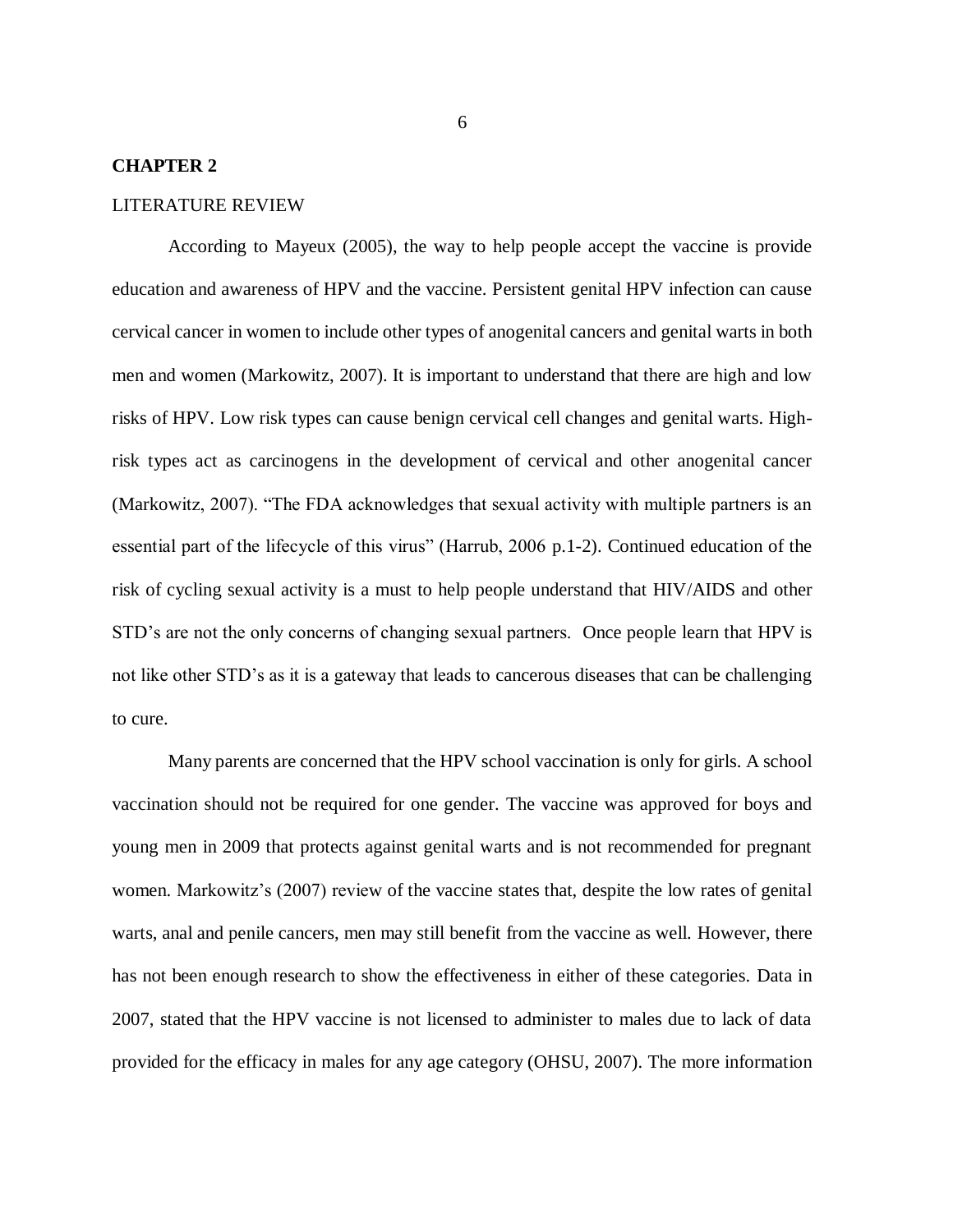acquired about HPV, the better. Abstaining from sexual activity is the surest way to prevent genital HPV infection. Otherwise, a monogamous relationship with an uninfected partner is a secondary strategy to help prevent future genital HPV infections.

The idea of making the HPV vaccine mandatory in schools has been debated by legislation. There are no federal laws that require girls or adolescent females to get vaccinated for cervical cancer or genital warts. The other issue or concerns regarding the HPV vaccine are: parental concerns, decrease of cervical cancer screening, and questions regarding effectiveness of vaccine. A parental concern is whether administering the vaccine to girls will encourage sexual activity and lead to adverse effects. The second concern is whether immunized women will stop seeking cervical cancer screenings. Finally, another concern is if the vaccine will actually reduce transmission. (NNII, 2007)

The CDC requires vaccinations to protect children from various types of disease. As for the HPV vaccination, the CDC has made universal recommendation for school age girls to receive the vaccination. The universal recommendation is to help remove a stigma associated with the HPV vaccine and make the vaccine eligible for funding (NNII, 2007). Most states permit religious and /or philosophical exemptions, in addition to exemption for medical contraindications. The discussion of the HPV vaccine is so that it can be added to the list of vaccines that is currently required for children to attend school. There have to be a lot of questions answered before all United States legislations will be onboard with this vaccine requirement.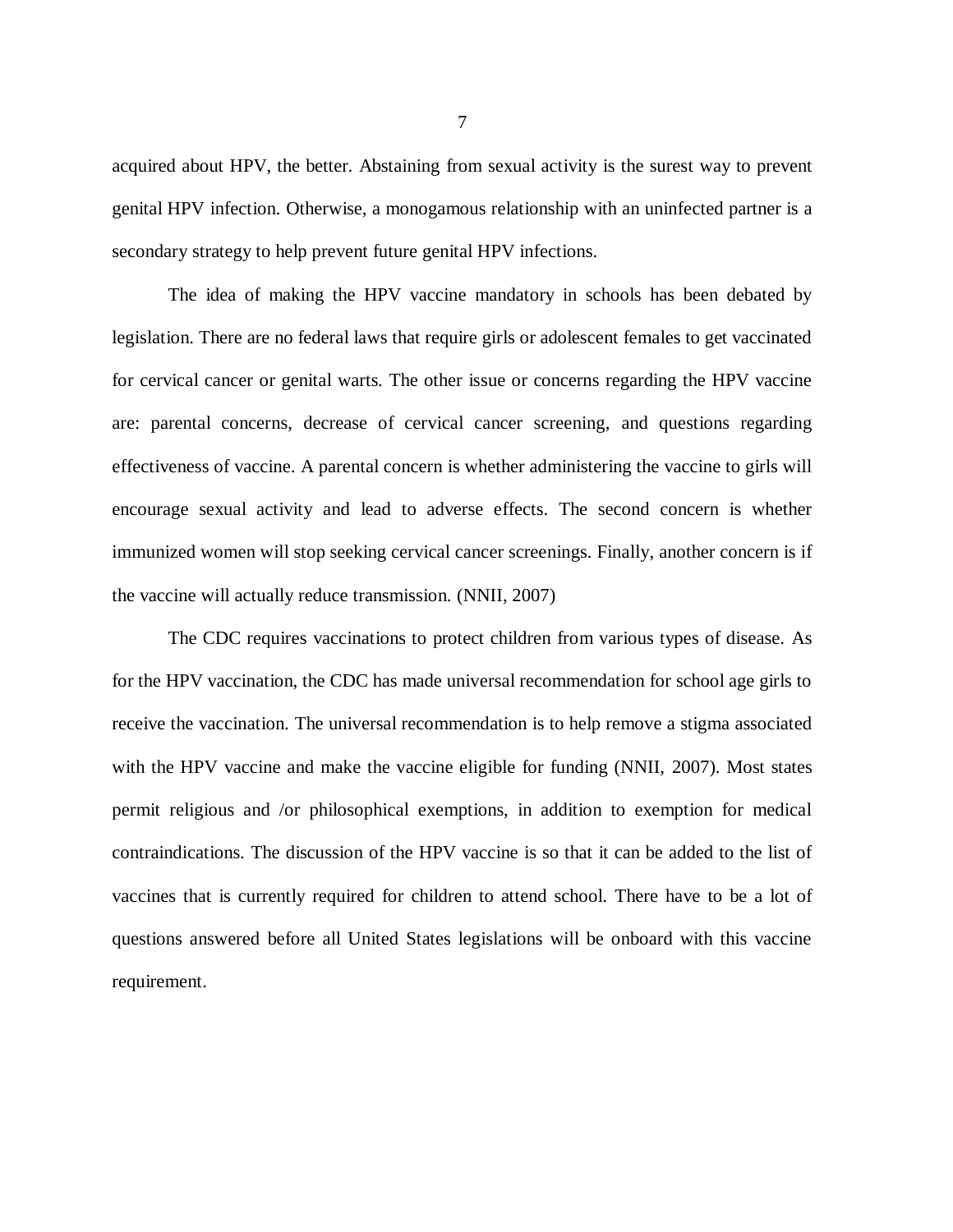Due to Merck being the only company currently producing the vaccine, they have a huge financial incentive to persuade states to mandate Gardasil. However, the controversy of the vaccine has caused Merck to lobbying its push to have state lawmakers require the vaccine for preteens (American Teacher, 2007). After word was out on the fact that Texas Gov. Rick Perry gained financial contributions from Merck to mandate the vaccine, the state House rescinded the order (American Teacher, 2007). According to American Teacher (2007), the push for mandate is the cause for the controversy stir rather than the vaccine itself. "The Texas Medical Association advises: Mandating a vaccine for a disease not spread by casual and/or occupational contact, only available to one gender represents considerable departure from past practice" (American Teacher, 2007, p.4). Many parents are confused on whether to have their daughter vaccinated or not due to their son is not required to receive the same vaccination. "On the other hand, Jo-Ann Lynch, a member of the Albuquerque, N.M. Teachers Federation, is a cervical cancer survivor who believes mandating the vaccine for school use is good" (American Teacher, 2007, p.4). In New Mexico, lawmakers are considering legislation that would require sixth grade girls be vaccinated for the HPV disease. According to American Teacher (2007), parents are hesitant to discuss cervical cancer with a twelve year old. Another concern of the vaccine mandate is that it will be considered a license for sexual activity among young adults (American Teacher, 2007). Vaccine or not parents need to talk to their children about diseases spread through sexual intercourse.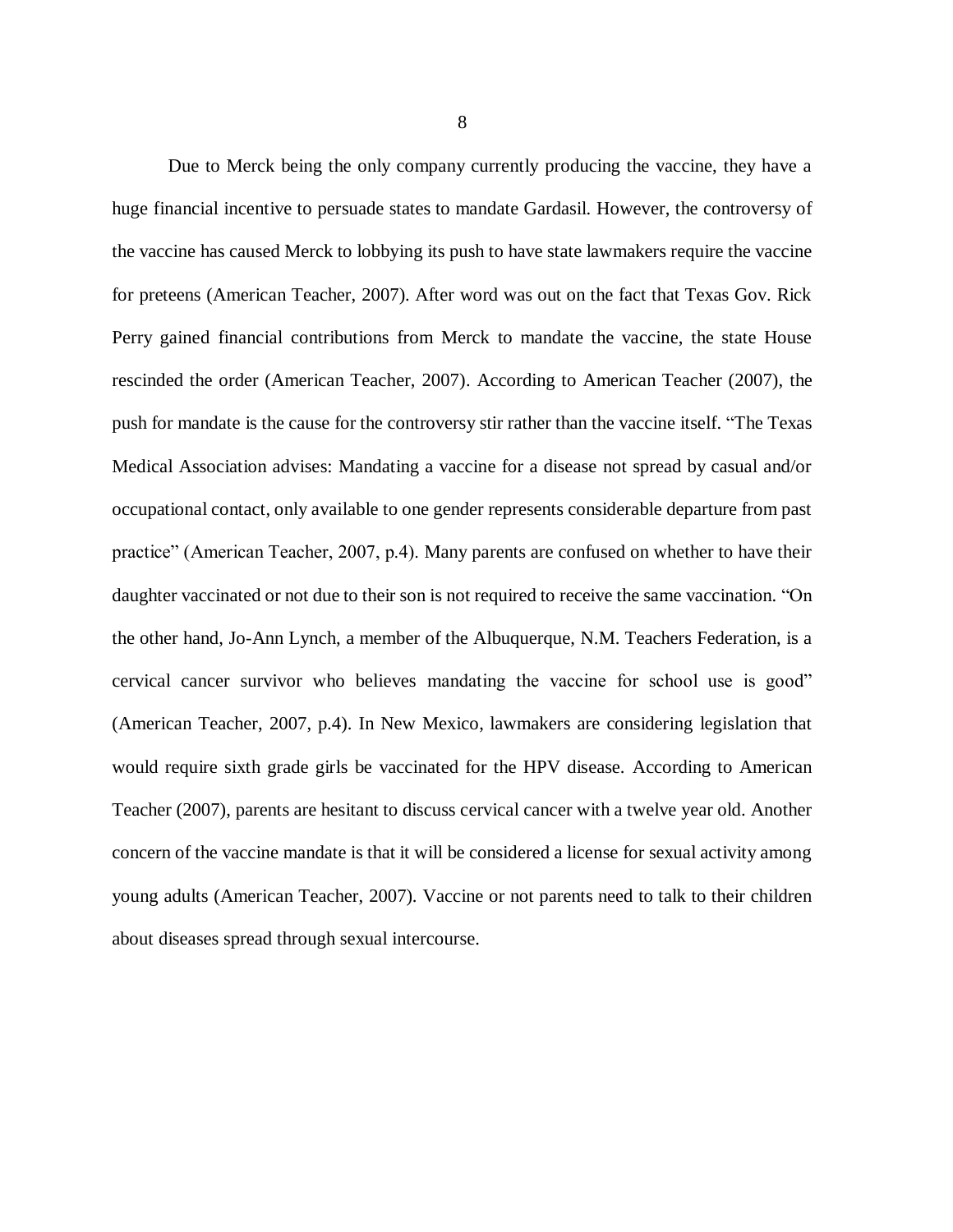#### **CHAPTER 3**

#### **METHODOLOGY**

#### *Research design*

The knowledge of the drug Gardasil for cervical cancer, and HPV based on data collected through surveys administered will be reviewed. A survey was administered to collect data for further discussion of this topic. The demographics of the surveyors will also be explored to determine if it's a significant factor of the survey results. Homogeneous selection of participants were used to conduct the experiment due to the fact that the independent variables are women or gender specific. This procedure will be used to control the gender of the experiment. Women were randomly assigned individuals to take the survey. The participants were women who are also mothers located either in the inner-city or rural area. It was important to attain information from mothers on their knowledge of HPV, the HPV vaccine, whether they would want the HPV immunization be a requirement or optional and how they will most likely seek information on HPV and the HPV vaccine.

#### *Research Hypothesis*

The hypothesis of the study is that the results will prove that lack of knowledge of HPV and the HPV vaccine can contribute to the decision of a mother allowing her school age child to be administered the vaccine whether by school mandate or voluntarily.

#### *Research Protocol*

Assistance was requested from an educator colleague to administer the survey (Appendix B) to the sample of women in the state of Michigan in the rural area and the primary surveyor administered the survey to women in the inner-city. A letter was distributed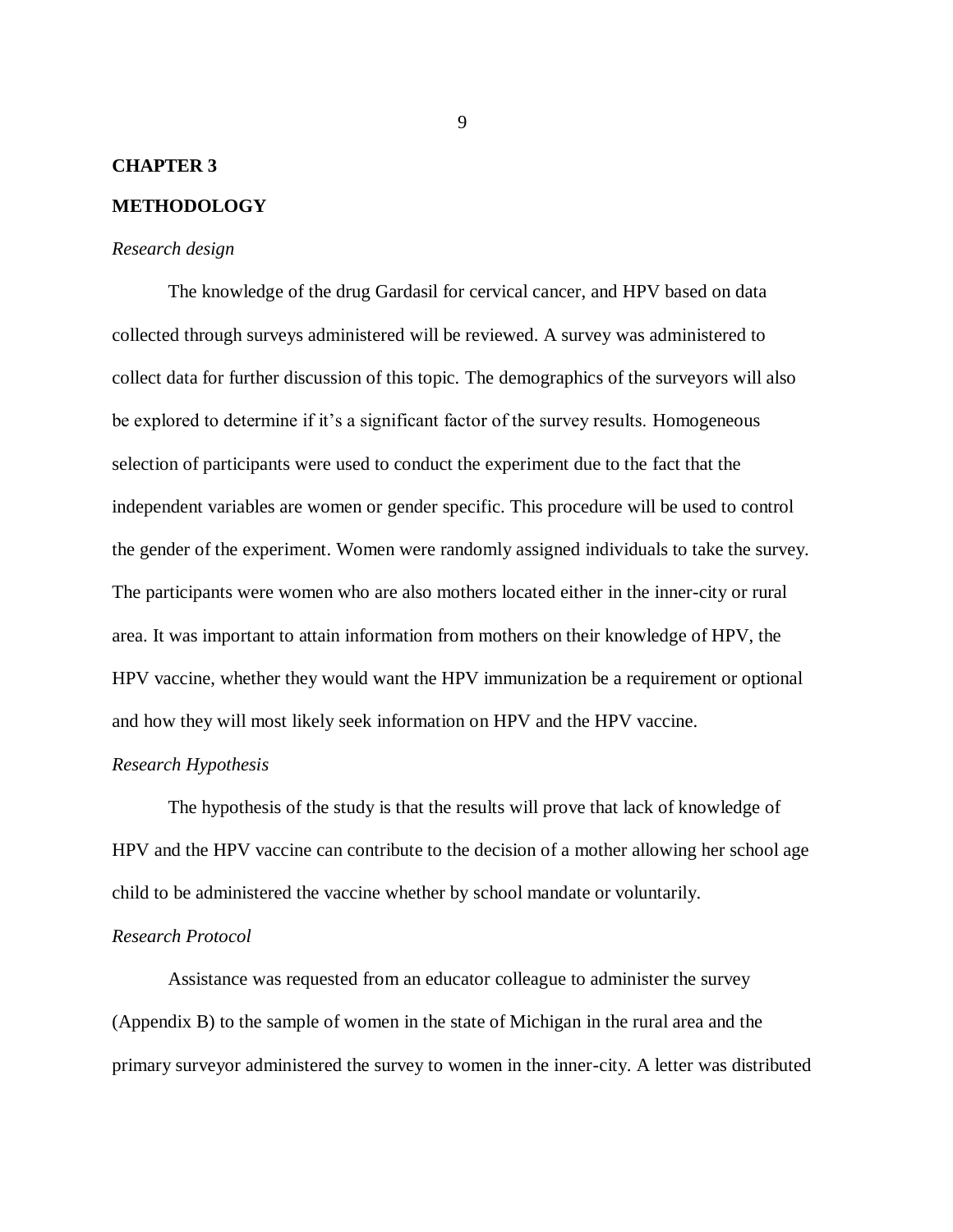to each participant providing information on the purpose of the survey and request for completion (Appendix A) prior to completing the survey.

#### *Sample*

The survey was administered to forty-three women from Michigan who identified themselves as mothers. The sample included 20 white females and 23 black females who completed the survey. Thirty-nine of the participants had children between the ages of nine to nineteen and four had children either below the age of nine or older than nineteen. The data was computed through a one-way sample (Table 3) and ANOVA (Table 4) to analyze the participant responses to the questions regarding the knowledge of HPV, the HPV vaccine and whether that affects the participant's decision to allow their daughter to receive the vaccine and their opinion as to whether they believe the vaccine should be school mandated.

#### *Instrument*

Participants completed the *Survey on Parental Choice for HPV for Daughters* (Appendix B). The survey was designed to be anonymous, therefore, participants would not have to be concerned with the identity of their answers being disclosed in reporting. The questionnaire consisted of three subscales and sixteen questions. These subscales measured the age of daughter to correlate the age groups to the question on the mother's willingness to have their daughter vaccinated, the mother's willingness to have daughter vaccinated as school mandate, the mother's knowledge of HPV and HPV vaccine, and the demographics of the mothers to include race, and marital status.

*Data Analysis*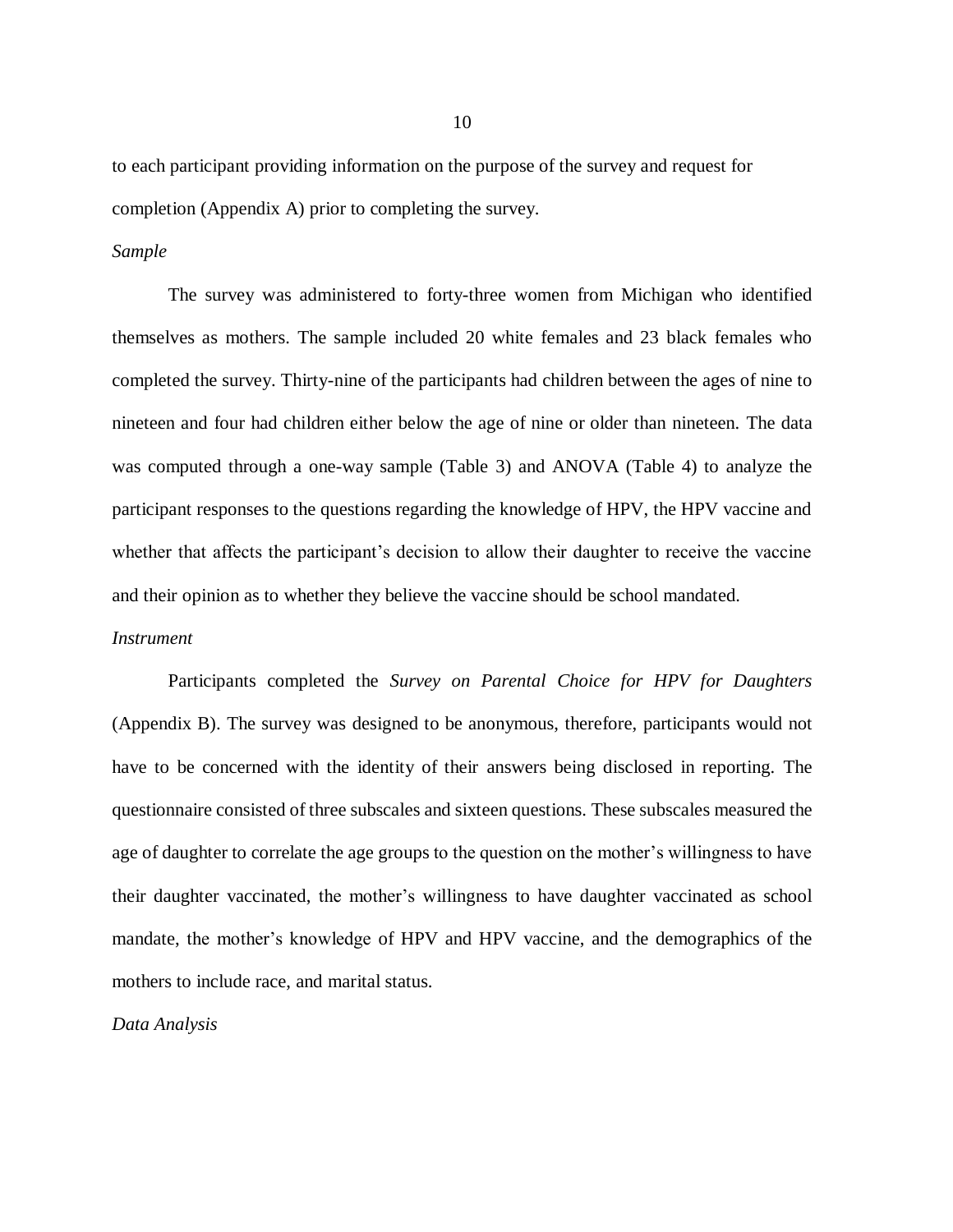The data analysis techniques that will be used include review of survey data through SPSS output of results. Each survey will be reviewed and the data from each survey will be tallied according to each question. As the numbers of answers are grouped, the results will be input into SPSS for further analysis. Descriptive statistics of the mean averages of participants who have daughters, the participant knowledge of HPV, and their knowledge of the HPV vaccine will be reflected in the table data. Cronbach's Alpha is .883 for questions 6, 7 and 14. Tables 6, 7 and 8 will reflect the data analysis of the reliability for those three survey questions. The bar figures reflect the data of the survey results according to the race demographic. It became evident in reviewing the survey results that the race demographic was most significant on the impact of the participant responses.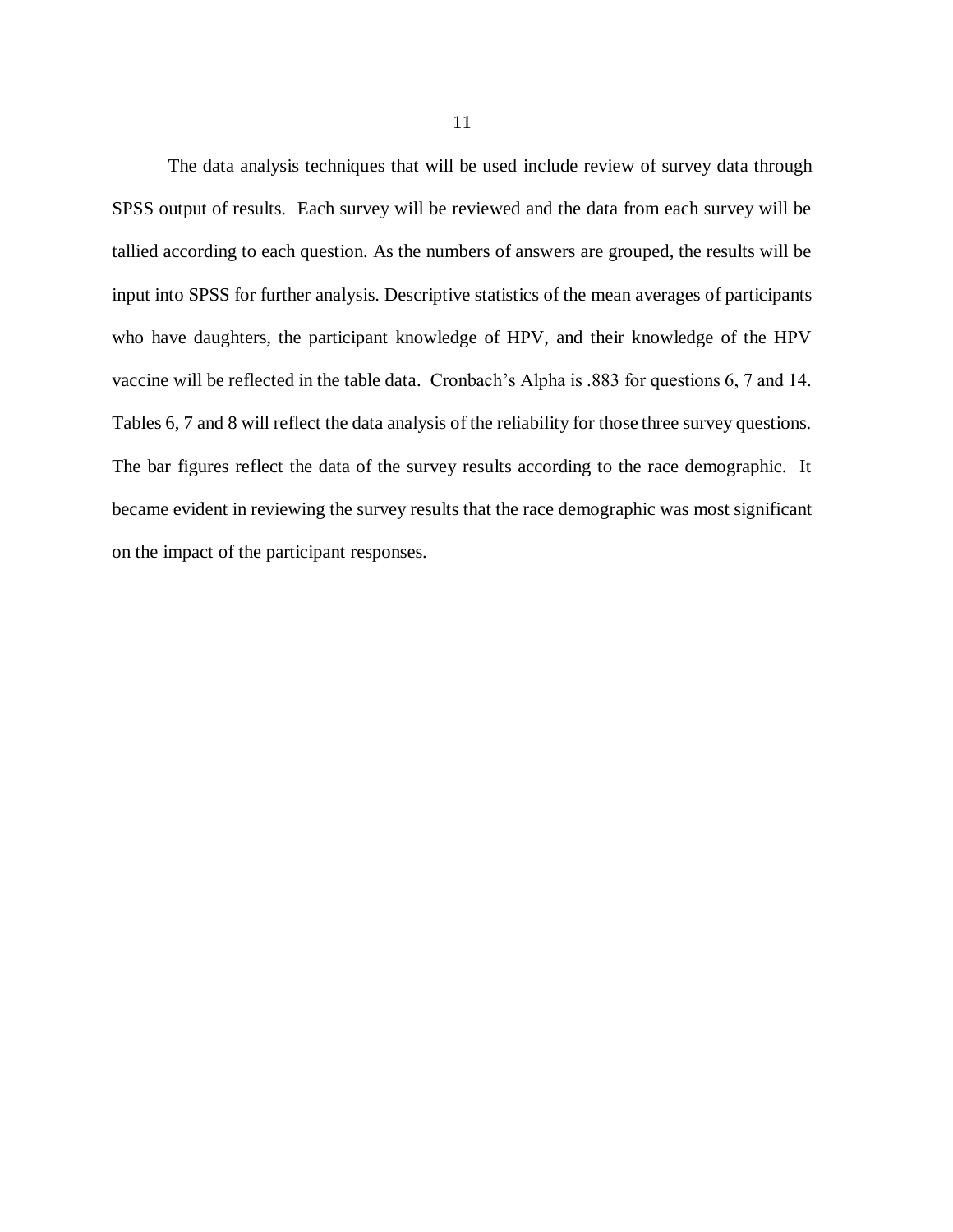#### **CHAPTER 4**

#### **RESULTS**

Figure 1 shows one of the demographic factors of race in the survey. The number of participants who identified as white were 20, while there were 23 participants who identified as black. The descriptive statistics (Table 1, Figure 1) for the question of whether each participant has a daughter describes the mean answer for the responses. As 1=yes, 2=no, 3=no answer, the most common answer was yes in that 39 participants have daughters. Figure 1 shows the N Sample of 43 participants according to race.

#### TABLE 1 – DESCRIPTIVE STATISTICS of PARTICIPANTS

N sample of 43 mothers who do or do not have daughters.

| Descriptive Statistics                                 | N  | Minimum | Maximum | Mean  | Std. Deviation |
|--------------------------------------------------------|----|---------|---------|-------|----------------|
| None                                                   | 43 |         | 43      | 22.00 | 12.557         |
| $\{1, \text{yes}; 2, \text{no}; 3 \text{ no answer}\}$ | 43 |         |         | 1.09  | .294           |
| {age 9-19}                                             | 43 |         |         | 1 21  | .466           |
| Valid N (listwise)                                     | 43 |         |         |       |                |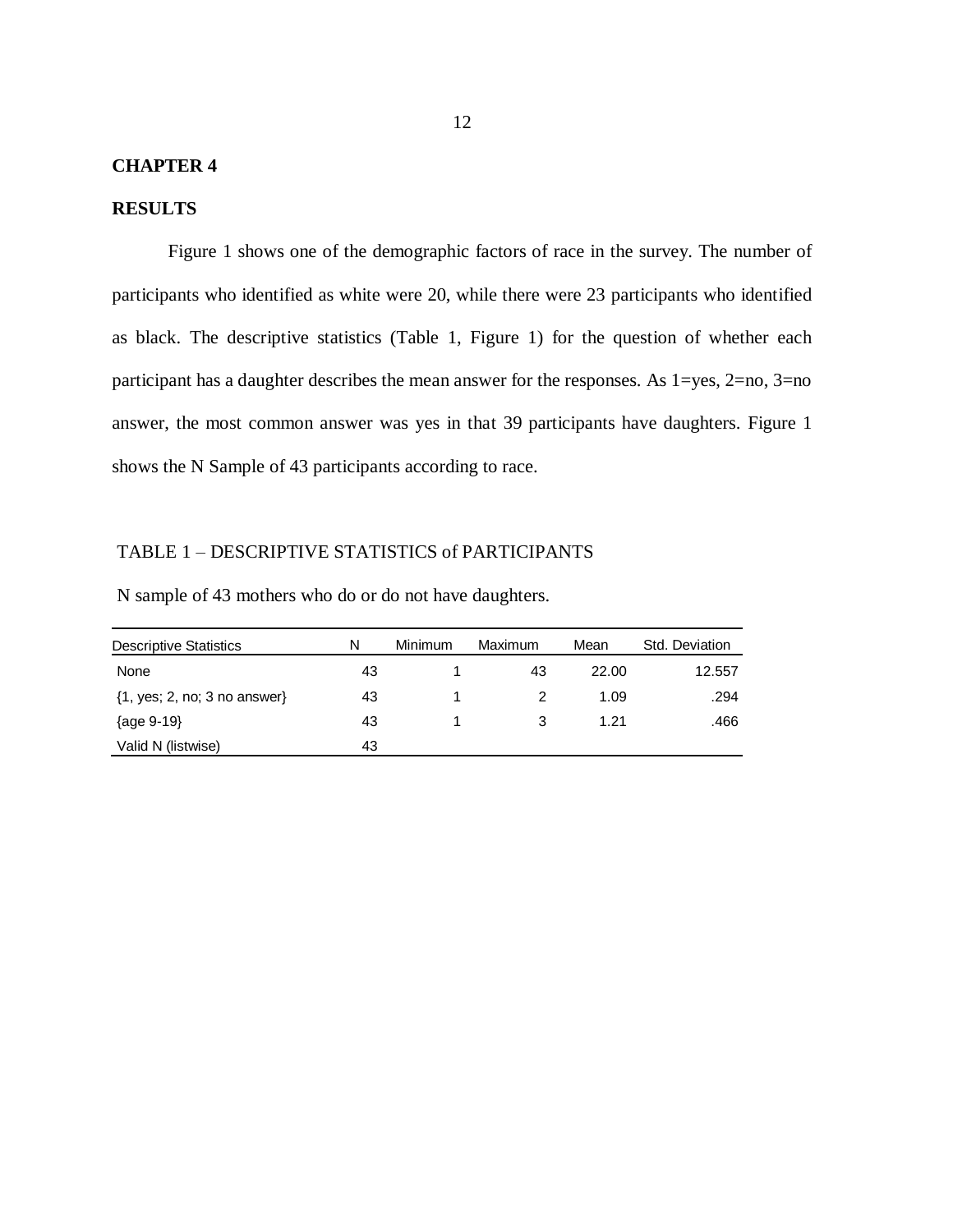

FIGURE 1 – ETHNICITY DEMOGRAPHICS

Table 2 describes those responded to the survey question of their knowledge of HPV and the HPV vaccine. The continuous variable for this question included: 1=very likely, 2=somewhat likely, 3=somewhat unlikely, 4=very unlikely, and 5=don't know. The results showed that the mean average answer was the same (2.37) for both questions which was  $2 =$ somewhat likely of the participants having knowledge of both HPV and HPV vaccine. Figure 2 shows that black mothers acknowledged having the greatest amount of knowledge of both HPV and the HPV vaccine. White mothers answered most of only being somewhat unlikely of having knowledge of the two variables (Figure 2).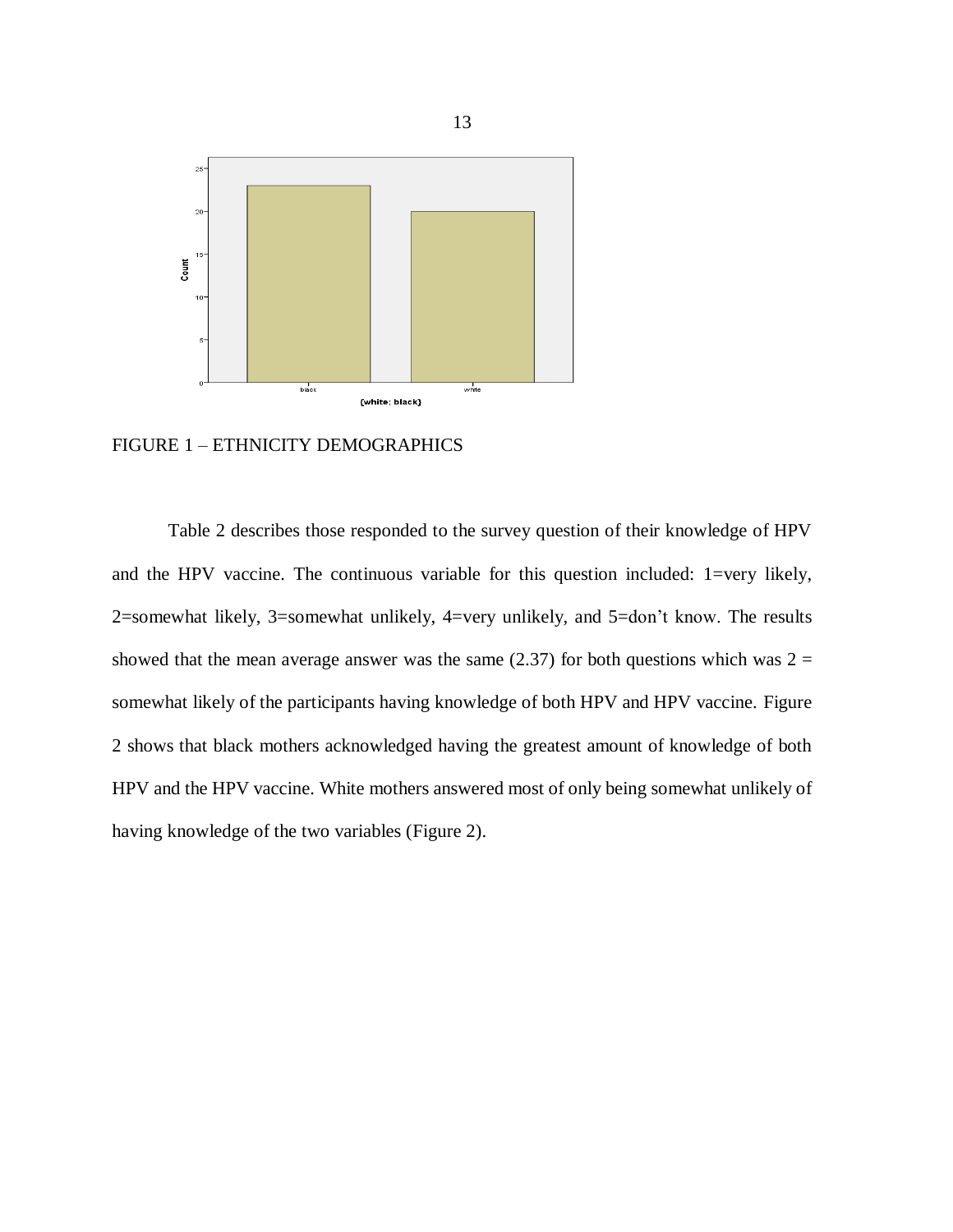## TABLE 2 – HPV & HPV VACCINE KNOWLEDGE

Those who have knowledge of HPV (1<sup>st</sup> row); those who have knowledge of HPV vaccine  $(2<sup>nd</sup> row).$ 

| <b>Descriptive Statistics</b> | N  | Minimum | Maximum | Mean  | Std. Deviation |
|-------------------------------|----|---------|---------|-------|----------------|
| None                          | 43 |         | 43      | 22.00 | 12.557         |
| {1, very likely; 2, somewhat  |    |         |         |       |                |
| likely; 3, somewhat unlikely; | 43 |         | 5       | 2.37  | 1.113          |
| 4, very unlikely; 5, unsure}  |    |         |         |       |                |
| {1, very likely; 2, somewhat  |    |         |         |       |                |
| likely; 3, somewhat unlikely; | 43 |         | 5       | 2.37  | 1.113          |
| 4, very unlikely; 5, unsure}  |    |         |         |       |                |
| Valid N (listwise)            | 43 |         |         |       |                |



## FIGURE 2 - HPV KNOWLEDGE

This bar graph reflects the survey participant's knowledge of HPV. The results are reflected by the race demographic of the participants.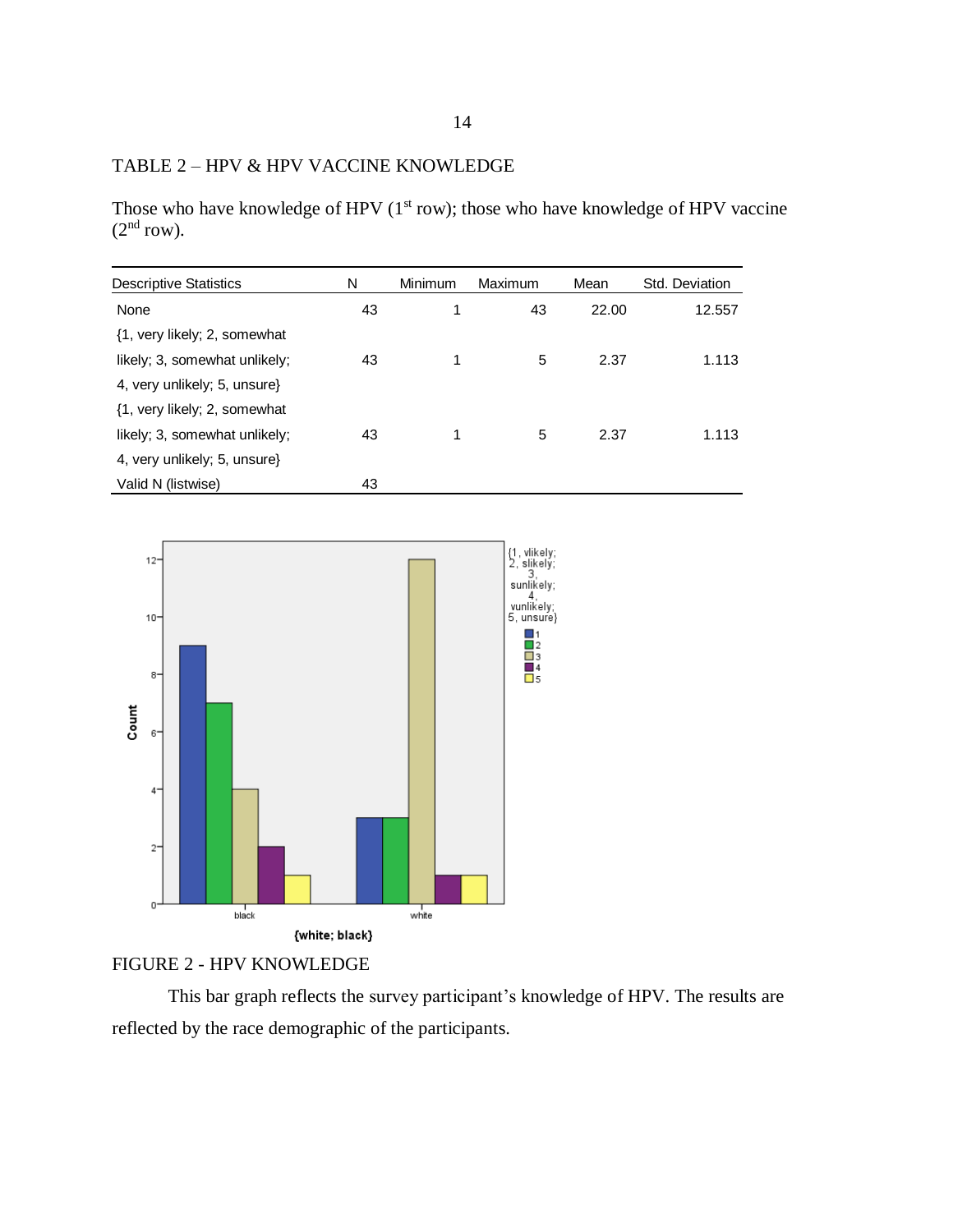Table 3 shows the standard mean answer is 1.58 where the participants answered yes to whether they will allow their daughter to receive the HPV vaccine and those who believe that the vaccine should be mandatory. The standard deviation for those who will allow their daughter to receive the vaccine is .626 while the standard deviation for those who believe the vaccine should be mandatory is .391. The difference in standard deviations shows that according to Figure 3, 12.5 white participants stated they would allow their daughter to receive the vaccine while 12.5 of black participants stated that they would not allow their daughter to receive the vaccine. Both the black and white participants were equal in stating that they do not believe the vaccine should be mandatory (Figure 3).

Table 3 reflects the responses to the following questions: those who will allow daughter to receive vaccine (1<sup>st</sup> row); those who believe it should be mandatory ( $2<sup>nd</sup>$  row).

TABLE 3 – PARTICIPANTS RESPONSE ON VACCINE ADMINISTRATION

| <b>One-Sample Statistics</b>      | N  | Mean  | Std. Deviation | Std. Error Mean |
|-----------------------------------|----|-------|----------------|-----------------|
| None                              | 43 | 22.00 | 12.557         | 1.915           |
| $\{1, yes; 2, no; 3, no answer\}$ | 43 | 1.58  | .626           | .095            |
| $\{1, yes; 2, no; 3, no answer\}$ | 43 | 1.88  | .391           | .060            |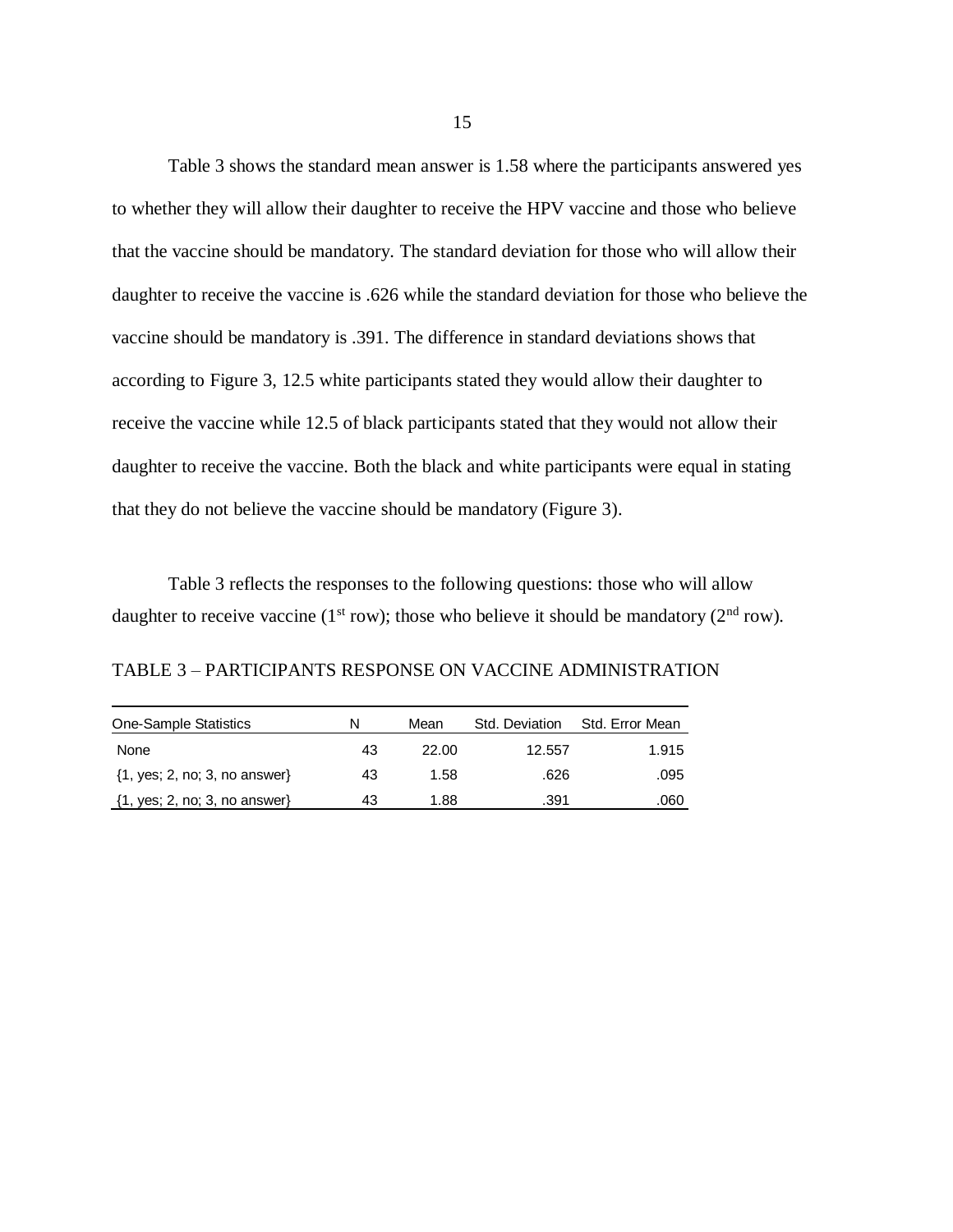

## FIGURE 3 – PARTICIPANT RESPONSE TO DAUGHTER RECIEVING VACCINE

This bar graph reflects the results to the question: Will you allow your daughter to receive the HPV vaccine? The results were reflected based on the race



## FIGURE 4 – PARTICIPANT RESPONSE TO MANDATORY VACCINE

This bar graph reflects those participants who believe the vaccine should be mandatory. The results are reflected by the race demographic.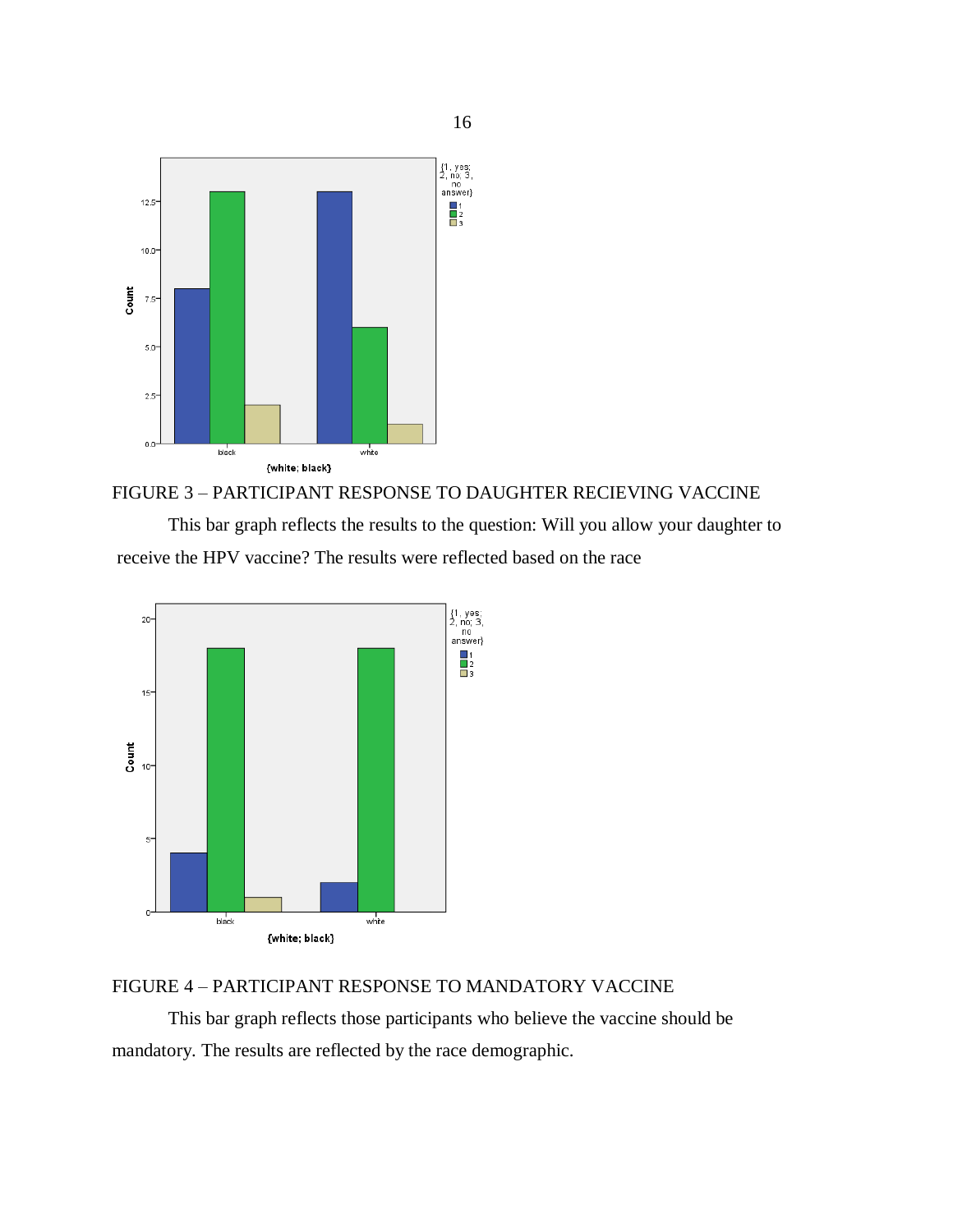Table 4 is the one-way ANOVA data which shows that 20 participants answered yes to allowing their daughter to receive the HPV vaccine (significance level .764). The degrees of freedom (df) showed that four participants had no answer in response to this question. The degrees of freedom was the same, however, 35 participants answered no to the question as to whether the HPV vaccine should be school mandated (significance level .461).

Table 4 reflects answers of the question regarding the knowledge level of the HPV vaccine. The participants answered whether they would let their daughter receive the vaccine. The third row was of those who agree whether the vaccine should be school mandated.

|                                                  |                       | Sum of         |    |             |      |      |
|--------------------------------------------------|-----------------------|----------------|----|-------------|------|------|
| <b>ANOVA</b>                                     |                       | <b>Squares</b> | df | Mean Square | F    | Sig. |
| None                                             | <b>Between Groups</b> | 414.583        | 4  | 103.646     | .634 | .641 |
|                                                  | <b>Within Groups</b>  | 6207.417       | 38 | 163.353     |      |      |
|                                                  | Total                 | 6622,000       | 42 |             |      |      |
| {1, yes; 2, no; 3, no                            | <b>Between Groups</b> | .761           | 4  | .190        | .460 | .764 |
| $answer\}$                                       | <b>Within Groups</b>  | 15.704         | 38 | .413        |      |      |
|                                                  | Total                 | 16.465         | 42 |             |      |      |
| $\{1, \text{yes}; 2, \text{no}; 3, \text{no} \}$ | <b>Between Groups</b> | .569           | 4  | .142        | .923 | .461 |
| $answer\}$                                       | <b>Within Groups</b>  | 5.850          | 38 | .154        |      |      |
|                                                  | Total                 | 6.419          | 42 |             |      |      |

TABLE 4 – ANOVA DATA OF VACCINE QUESTION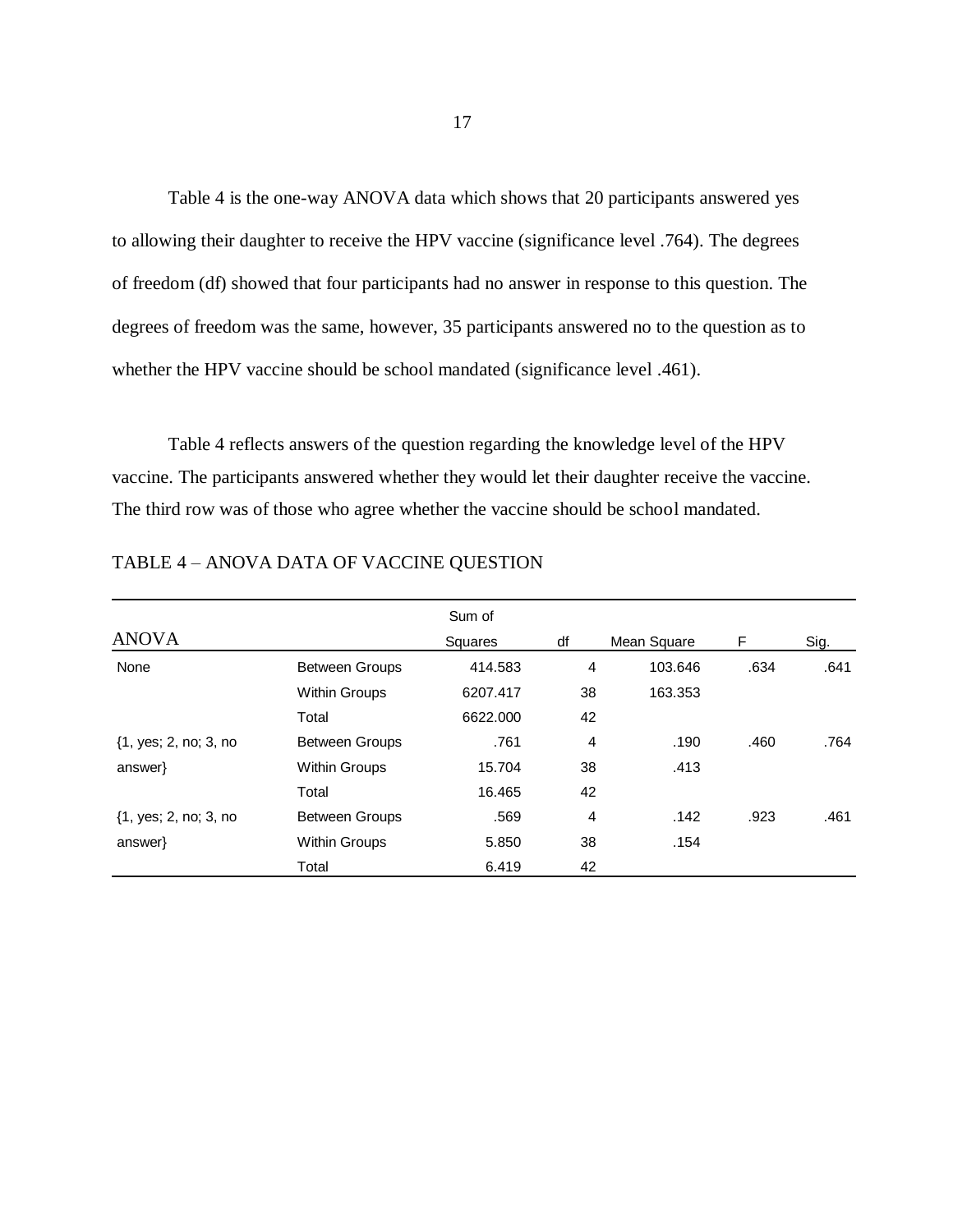

#### FIGURE 5 - KNOWLEDGE OF VACCINE

This bar graph reflects the participant response of their knowledge of the HPV Vaccine according to the race demographic.

The results of the survey suggests that a mother's knowledge of the HPV vaccine does have an effect on their decision to allow their daughter to receive the vaccine. The Pearson correlation -.044 as shown in Table 5, shows that those who answered "very likely" to having knowledge of the HPV vaccine were more likely to approve their daughter receiving the vaccine. The data below is based on a two-tailed significance level of .777. It is likely, that this survey can be used on a test-retest reliability basis and draw very similar results as the participants will most likely provide the same responses. The overall theme is that knowledge of a subject matter does play a role in how a person makes a decision.

18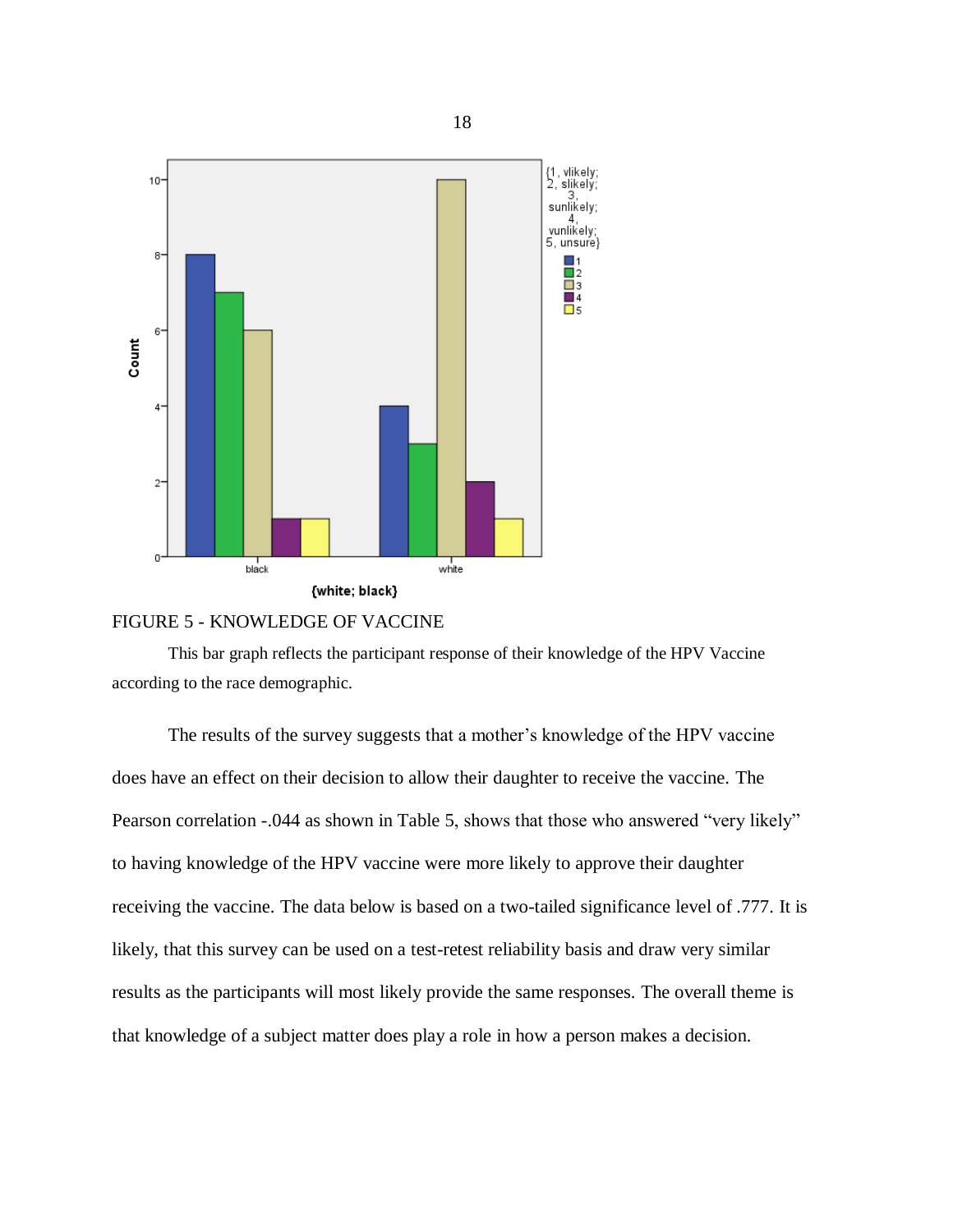Table 5 reflects those who answered if they would allow their daughter to receive the vaccine based on their knowledge of the HPV vaccine.

| <b>Correlations</b>                                     |                            |                                        |                                |  |
|---------------------------------------------------------|----------------------------|----------------------------------------|--------------------------------|--|
|                                                         |                            |                                        | {1, vlikely; 2,<br>slikely; 3, |  |
|                                                         |                            |                                        | sunlikely; 4,                  |  |
|                                                         |                            | $\{1, \text{yes}; 2, \text{no}; 3, \}$ | vunlikely; 5,                  |  |
|                                                         |                            | no answer                              | $unsure\}$                     |  |
| $\{1, \text{yes}; 2, \text{no}; 3, \text{no answer}\}\$ | <b>Pearson Correlation</b> | 1                                      | $-.044$                        |  |
|                                                         | Sig. (2-tailed)            |                                        | .777                           |  |
|                                                         | N                          | 43                                     | 43                             |  |
| $\{1, \text{vlikely}; 2, \text{slikely}; 3, \}$         | <b>Pearson Correlation</b> | $-.044$                                | 1                              |  |
| sunlikely; 4, vunlikely; 5,                             | Sig. (2-tailed)            | .777                                   |                                |  |
| unsure}                                                 | N                          | 43                                     | 43                             |  |

## TABLE 5 – CORRECLATIONS

Table 6 reflects the mean and standard deviations for questions 6, 7 & 14. Question 6 asks the knowledge level of HPV. Question 7 asks the knowledge level of the HPV vaccine. Question 14 asks the interest level of attaining more information on both HPV and the HPV vaccine.

## TABLE 6 – ITEM STATISTIC FOR QUESTIONS 6, 7 & 14

| <b>Item Statistics</b>                                                                                |      |                |   |  |
|-------------------------------------------------------------------------------------------------------|------|----------------|---|--|
|                                                                                                       | Mean | Std. Deviation | N |  |
| $\{1, \text{vlikely}; 2, \text{slikely}; 3, \text{sunlikely}; 4, \text{} \}$<br>vunlikely; 5, unsure} | 8.60 | 5.595          | 5 |  |
| $\{1, \text{vlikely}; 2, \text{slikely}; 3, \text{sunlikely}; 4, \text{} \}$<br>vunlikely; 5, unsure} | 8.80 | 6.535          | 5 |  |
| $\{1, \text{vlikely}; 2, \text{slikely}; 3, \text{sunlikely}; 4, \text{} \}$<br>vunlikely; 5, unsure} | 8.60 | 7.232          | 5 |  |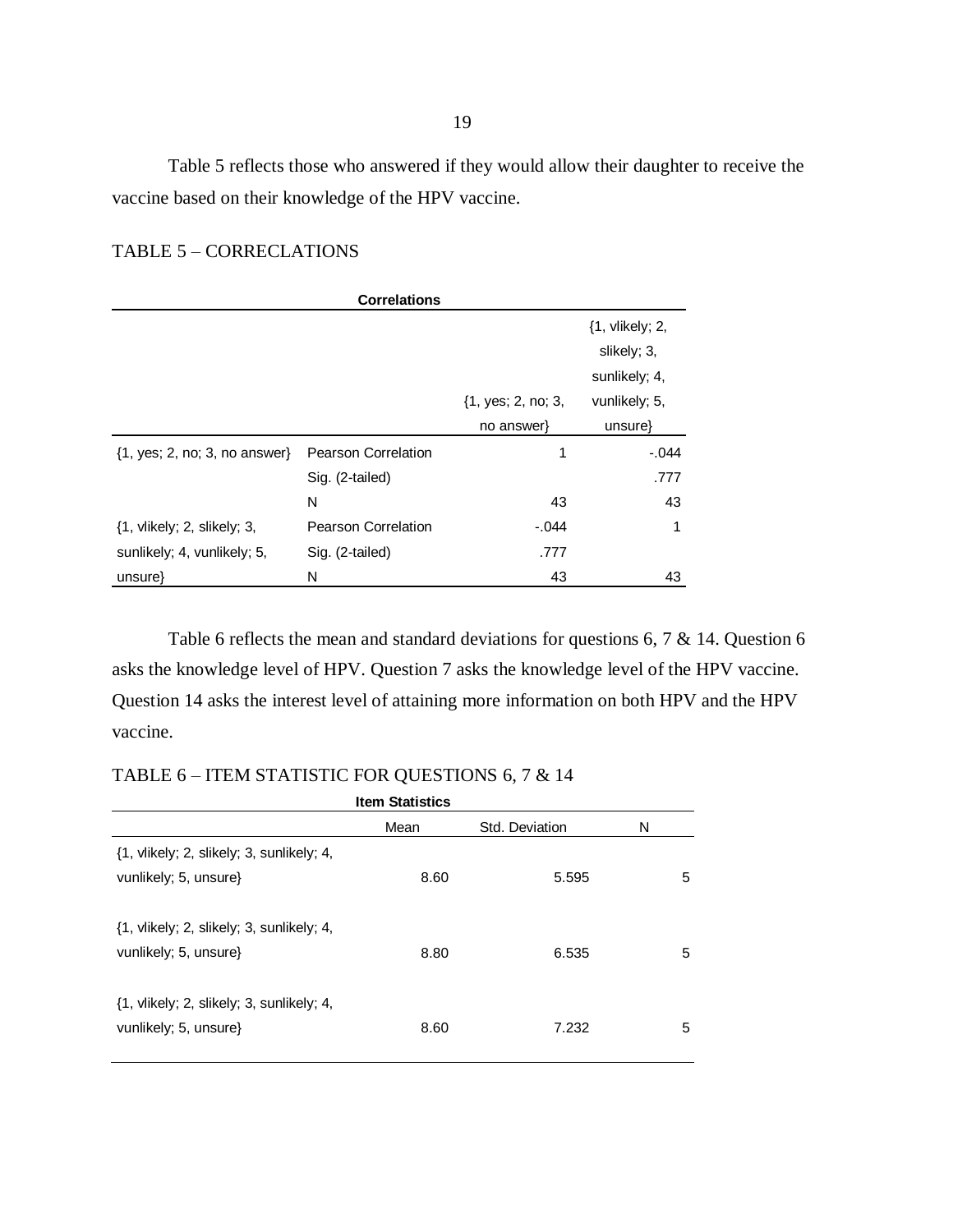Table 7 reflects the Cronbach's Alpha for questions 6, 7 and 14. Question 6 and 7 (list item 1 & 2) inquires the knowledge level of either HPV or the HPV vaccine. Question 14 (list item 3) inquires the interest level to attain more information regarding HPV and the HPV vaccine.

#### TABLE 7 – CROBACH'S ALPHA

| <b>Item-Total Statistics</b>                      |               |                 |                          |               |  |
|---------------------------------------------------|---------------|-----------------|--------------------------|---------------|--|
|                                                   |               |                 |                          | Cronbach's    |  |
|                                                   | Scale Mean if | Scale Variance  | Corrected Item-          | Alpha if Item |  |
|                                                   | Item Deleted  | if Item Deleted | <b>Total Correlation</b> | Deleted       |  |
| $\{1, \text{vlikely}; 2, \text{slikely}; 3, \}$   |               |                 |                          |               |  |
| sunlikely; 4, vunlikely; 5,                       | 17.40         | 150.300         | .914                     | .736          |  |
| unsure                                            |               |                 |                          |               |  |
| $\{1, \text{vlikely: } 2, \text{slikely: } 3, \}$ |               |                 |                          |               |  |
| sunlikely; 4, vunlikely; 5,                       | 17.20         | 136,200         | .840                     | .772          |  |
| unsure                                            |               |                 |                          |               |  |
| $\{1, \text{vlikely}; 2, \text{slikely}; 3, \}$   |               |                 |                          |               |  |
| sunlikely; 4, vunlikely; 5,                       | 17.40         | 146.800         | .616                     | .992          |  |
| unsure                                            |               |                 |                          |               |  |

Table 8 analyzes the variance in the answers for questions 6, 7 and 14. These were the questions in the survey that had a direct impact on the participant response as to whether they will allow their daughter to receive the HPV vaccine and if it should be school mandated.

## TABLE 8 – SCALE STATISTICS FOR QUESTIONS 6, 7 & 14

|       | <b>Scale Statistics</b> |                |            |  |  |
|-------|-------------------------|----------------|------------|--|--|
| Mean  | Variance                | Std. Deviation | N of Items |  |  |
| 26.00 | 307.000                 | 17.521         |            |  |  |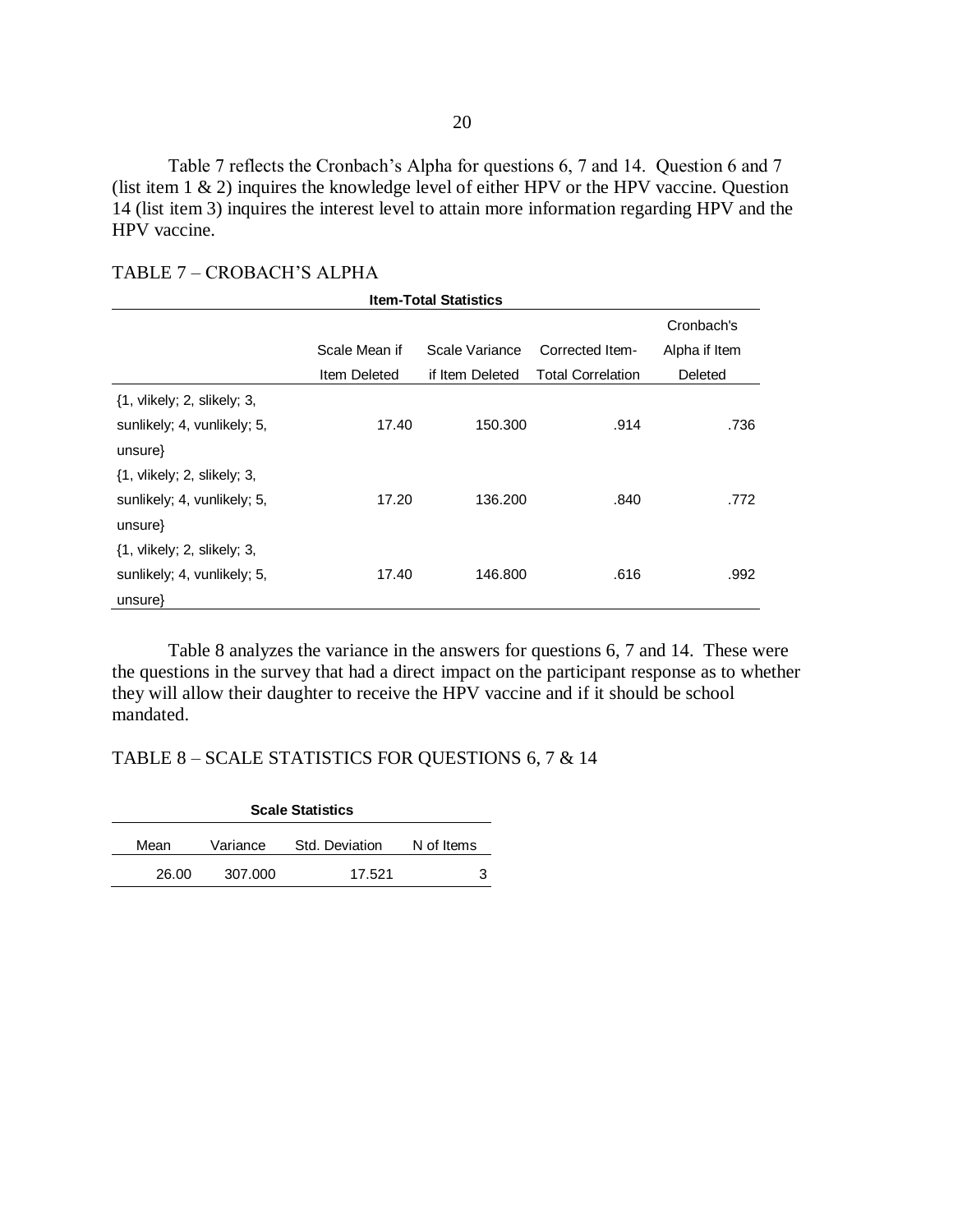#### **CHAPTER 5**

#### **CONCLUSION**

The goal of this study was to determine if or when parents should have their daughters vaccinated for the HPV vaccine. According to the survey results, the age of the children was a major consideration as various states have been debating if it should be a mandatory school vaccination. The results showed that there was no demographic correlation between the demographics of the participants specifically the race and marital status. However, as shown in the previously recorded data in Chapter 3, the survey participants still believed that the vaccine should not be mandatory despite their knowledge level or their willingness to allow their daughter to receive the vaccine. The level of knowledge is what contributes to the concerns about the HPV vaccine.

This study is an introduction to this current and rising issue and the sample size is relatively small. The Gardasil commercial, in which the girls state that they could be "one less" woman to develop cervical cancer, and the rumor that Gardasil was going to become a new vaccination for middle school girls were the inspirations on the decision to implement this small study. There are several limitations to this study. One limitation is that there weren't many parents who elaborated on their answers. A second limitation was that demographics were not a factor in the validation of this study. A third limitation was that the study was only performed in two areas within the state of Michigan, therefore, the results do not speak enough to the general population of parental awareness of HPV and the HPV vaccine.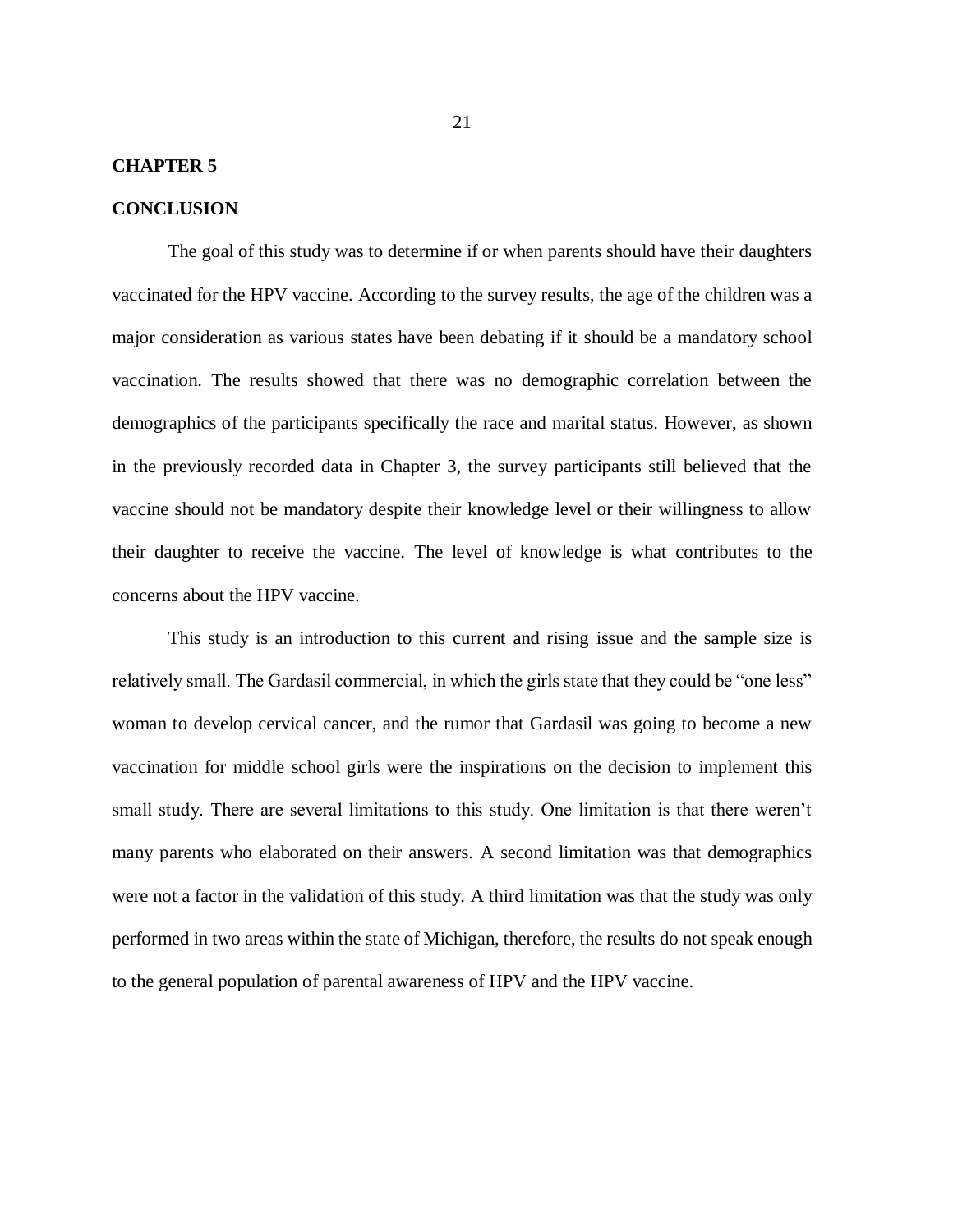In summary of the survey, the number of mothers who answered yes to the question as to whether they would allow their daughter to receive the vaccine was 20. Only 7 mothers believed the HPV vaccine should be school mandated. Despite any level of knowledge of both HPV and the HPV vaccine, this study shows that it is preferred for the parent to have a choice in the decision of having the vaccine administered to their daughter. Many parents are not educated on the disease. Through this study, the participant answers were dominant in the "somewhat unlikely" category of answers when asked about their knowledge of HPV and the HPV vaccine. The level of knowledge does play a significant role in their views about the vaccine. Another parental concern is the long and short term effects of the disease. The education of a vaccination is important to parents because the disease could have side effects that they may want to prevent but have no knowledge of or the disease may be one that they will let their child decide as they get older. The vaccination may have severe side effects or other long term effects. Additionally, the moral concern of the use of the vaccination is to be considered as it can be viewed as a form of encouragement for children and teens to have premarital sex.

A concern regarding the acceptance of the vaccine is the mandate implemented by various states to make the vaccine mandatory for school age girls before they enter high school. Many parents may disagree with the vaccination because it only affects females. They may have other issues with the climbing number of vaccinations that are mandatory in schools. An additional concern is if parents will have the option to opt out of having their daughter take the vaccine.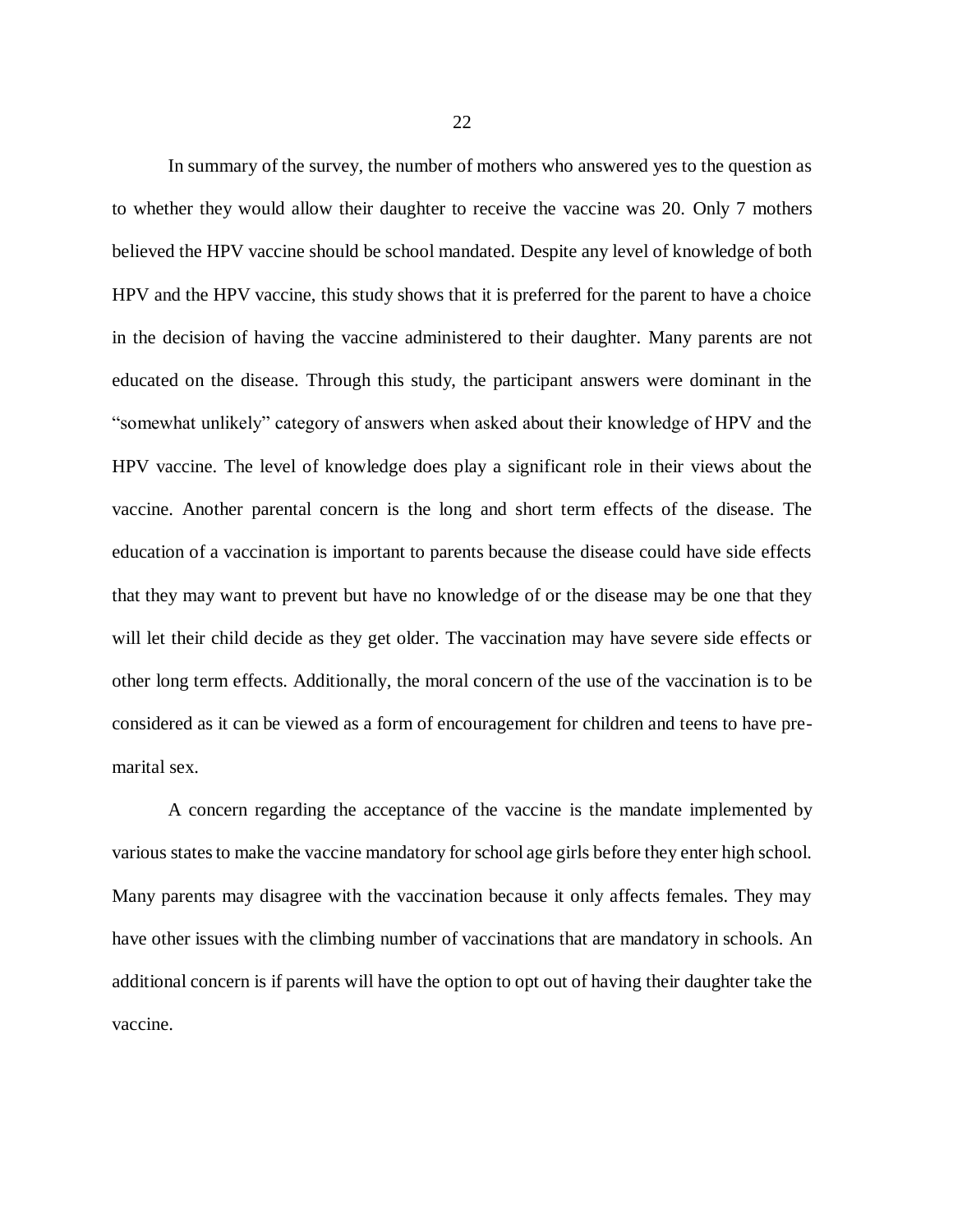This is clearly a topic that needs to be furthered discussed within the healthcare, government and educational systems to make the best suited decision on the vaccine mandate. It is also imperative to provide more educational tools to parents so they can make the right decision for their child. Bringing awareness on HPV and the vaccine options will definitely contribute to addressing the concerns of HPV and the potential health issues this disease can lead towards.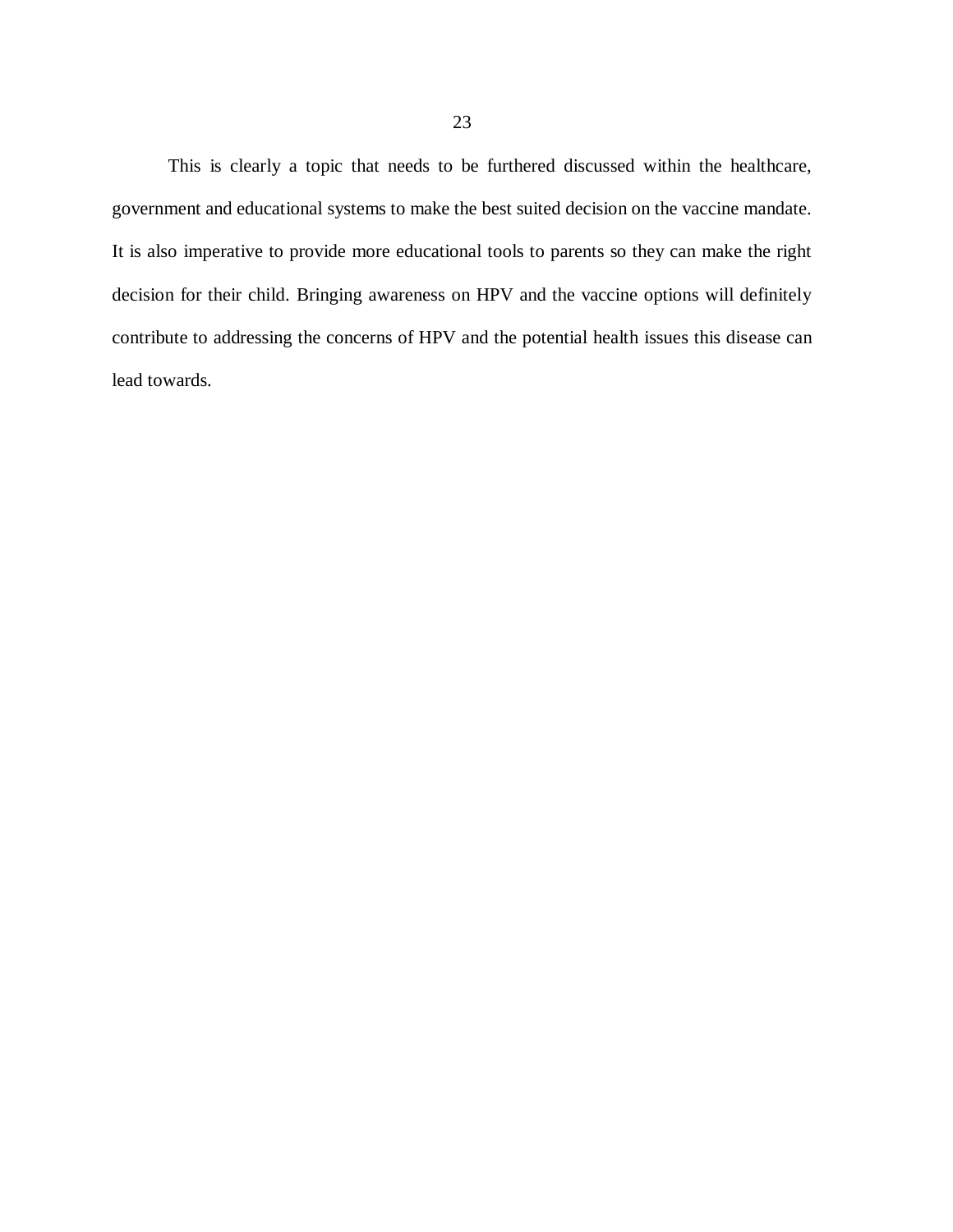#### **APPENDIX A**

To Whom It May Concern:

I am seeking parents of girls to participate in a mini educational study by this survey enclosed to help me complete my Masters of Education degree in Research and Evaluation. I attend Wayne State University and am an elementary teacher with Detroit Public Schools. My thesis is titled "Women Perception on Daughter Receive the Cervical Cancer Vaccine as a School Mandate?" the premise came from an article that I read in the American Teacher. The article stated that Michigan was one of the states debating if the cervical cancer vaccine, "Gardasil", should become a mandated vaccine for school. Therefore, I became interested in what parents of students thought, so that brings me to asking you to participate in a mini educational survey to help me complete my thesis. If you have any questions feel free to contact me via e-mail: [tiffany77@comcast.net](mailto:tiffany77@comcast.net) subject: Gardasil. Feel free to pass it along to other parent with daughters. The more surveys completed the better.

> Educationally Yours, Tiffany F. Davis Wayne State Student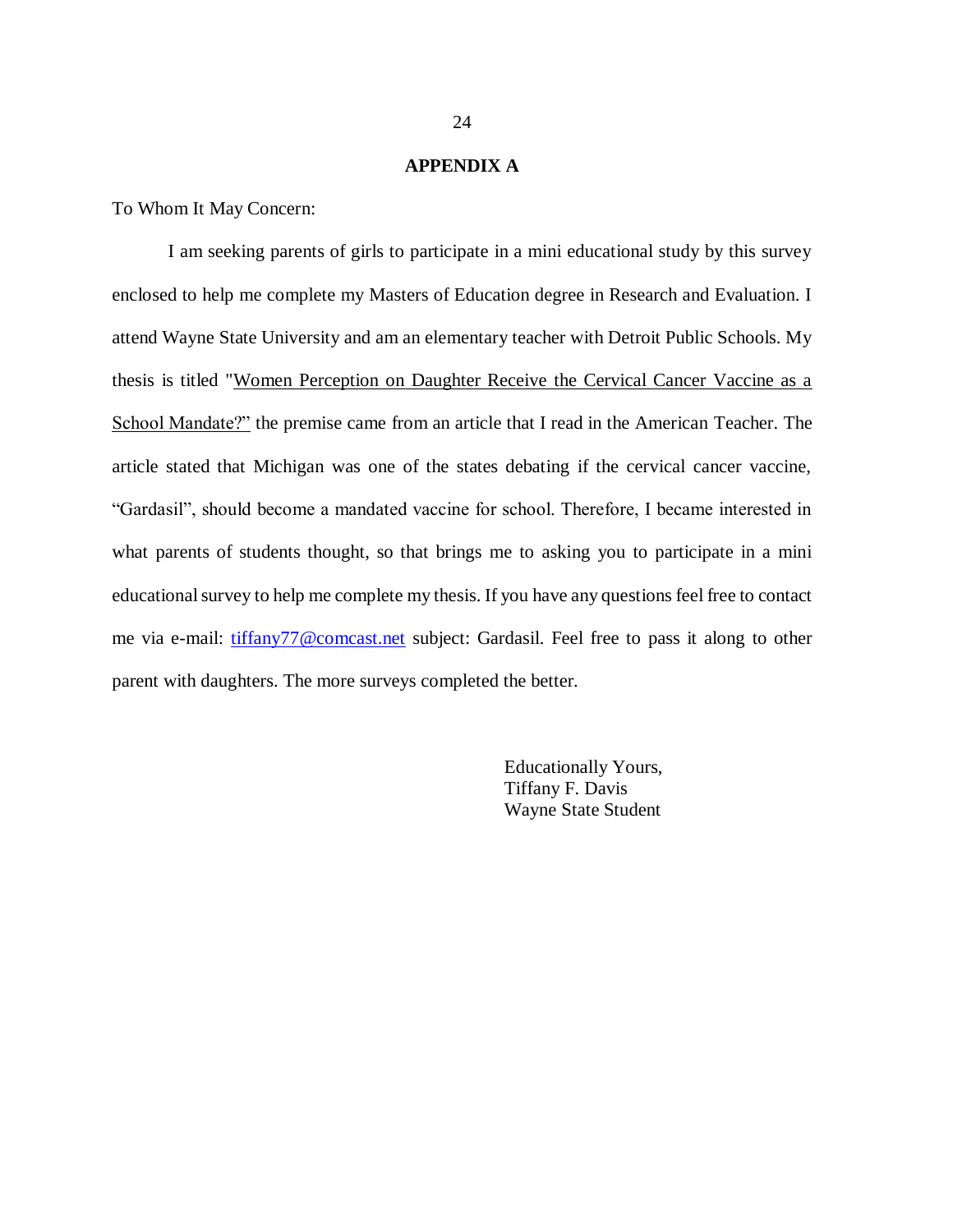## **APPENDIX B**

| Survey on Parental Choice of HPV for Daughters                                                                                                                                      |                |              |                              |                                                                |                  |              |               |   |
|-------------------------------------------------------------------------------------------------------------------------------------------------------------------------------------|----------------|--------------|------------------------------|----------------------------------------------------------------|------------------|--------------|---------------|---|
| 1. Do you have a school age daughter? Yes<br>N <sub>o</sub>                                                                                                                         |                |              |                              |                                                                |                  |              |               |   |
| 2. If yes on question 1, continue<br>Is she between the age of 9-19? Yes<br>N <sub>o</sub>                                                                                          |                |              |                              |                                                                |                  |              |               |   |
| 3. Which age group, if more than one (1) daughter circles all that applies or complete more<br>than one $(1)$ survey?<br>9yrs -11yrs 12yrs -15yrs 16yrs -19yrs                      |                |              |                              |                                                                |                  |              |               |   |
| 4. Would you allow your daughter to<br>receive the HPV vaccine?<br>Yes<br>N <sub>o</sub>                                                                                            |                |              |                              |                                                                |                  |              |               |   |
| 5. Do you think it should be a mandatory?<br>School vaccine?<br>N <sub>o</sub><br>Yes                                                                                               |                |              |                              |                                                                |                  |              |               |   |
| 6. How much do you know?<br>about HPV?                                                                                                                                              | Very<br>Likely |              | Smwt Smwt<br>likely unlikely |                                                                | Very<br>unlikely |              | Don't<br>know |   |
|                                                                                                                                                                                     | $\Box$         | $\mathbf{I}$ |                              |                                                                |                  |              |               |   |
| 7. How much do you know?<br>about the HPV vaccine?                                                                                                                                  | ⊔              | П            |                              |                                                                |                  | $\mathbf{I}$ |               | Ш |
| How likely are you to get information about HPV or the HPV vaccine from these sources?<br>Smwt<br>Very<br>Smwt<br>Very<br>Don't<br>likely<br>likely<br>unlikely<br>unlikely<br>know |                |              |                              |                                                                |                  |              |               |   |
| 8. A doctor, nurse, or health<br>care provider                                                                                                                                      |                |              |                              | $\overline{\phantom{a}}$ . The set of $\overline{\phantom{a}}$ |                  | $\Box$       |               |   |
| 9. Internet                                                                                                                                                                         |                |              | $\vert \ \ \vert$            | H                                                              |                  |              |               | Н |
| 10. Family members                                                                                                                                                                  |                |              |                              |                                                                |                  | $\Box$       |               | Н |
| 11. Friends                                                                                                                                                                         |                |              | $\vert \ \ \vert$            | $\Box$                                                         |                  | $\mathbf{L}$ |               | ⊔ |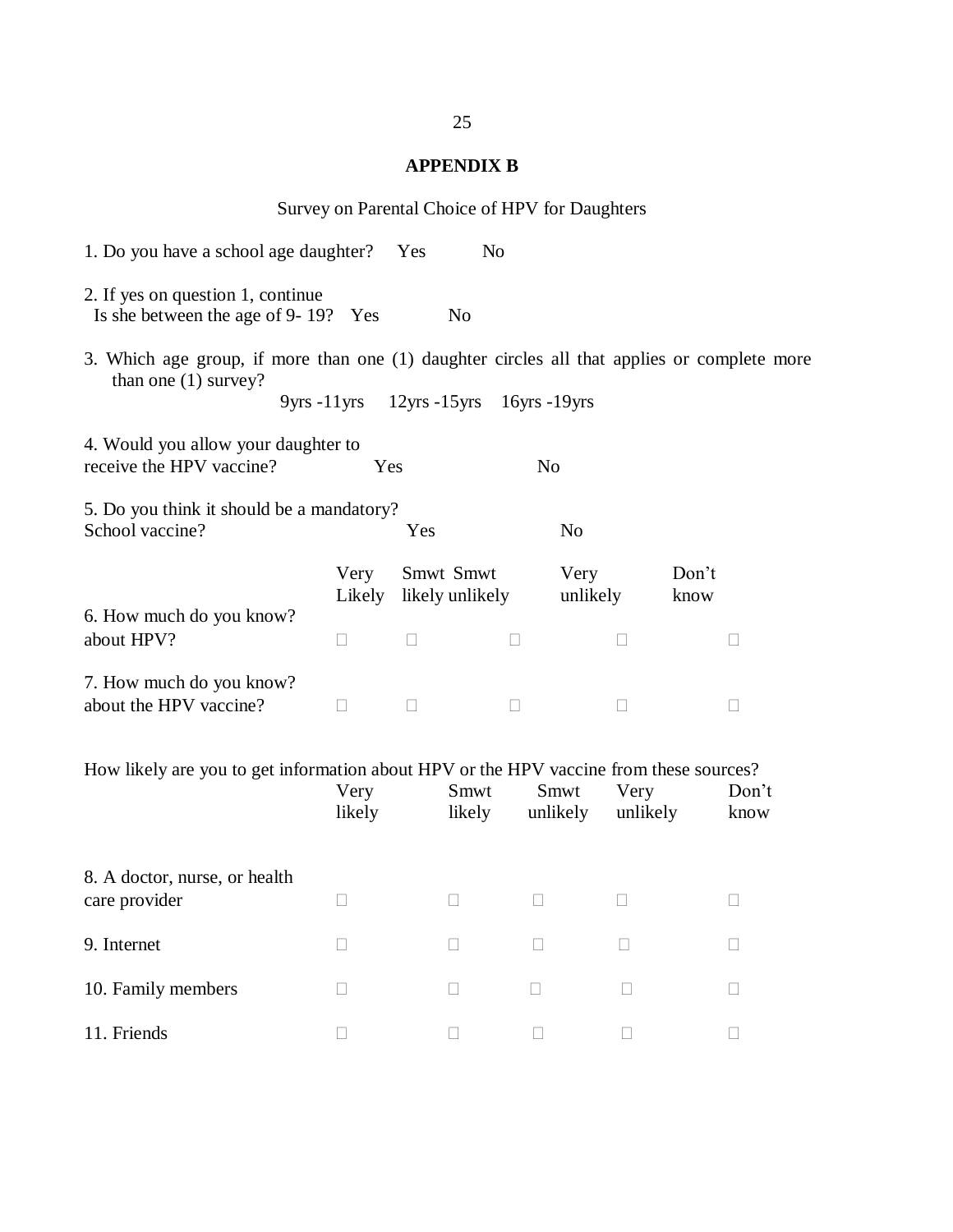|                                                                                   |                | 26                      |        |                  |               |  |
|-----------------------------------------------------------------------------------|----------------|-------------------------|--------|------------------|---------------|--|
| 12. Magazines, books, television $\square$                                        |                | $\Box$                  | П      | $\Box$           | $\Box$        |  |
| 13. School District                                                               | П              |                         | $\Box$ | П                |               |  |
|                                                                                   | Very<br>Likely | Smwt<br>likely unlikely | Smwt   | Very<br>unlikely | Don't<br>know |  |
| 14. How interested are you<br>in getting information<br>about HPV or its vaccine? | П              | $\Box$                  | $\Box$ | $\Box$           |               |  |
| 15. What is your marital status?                                                  |                |                         |        |                  |               |  |
| Single Live w/Someone Divorced<br>Married<br>Widowed                              |                |                         |        |                  |               |  |
| 16. What is your race?                                                            |                |                         |        |                  |               |  |
| White<br><b>Black</b>                                                             |                | Hispanic                |        | Asian            | Other         |  |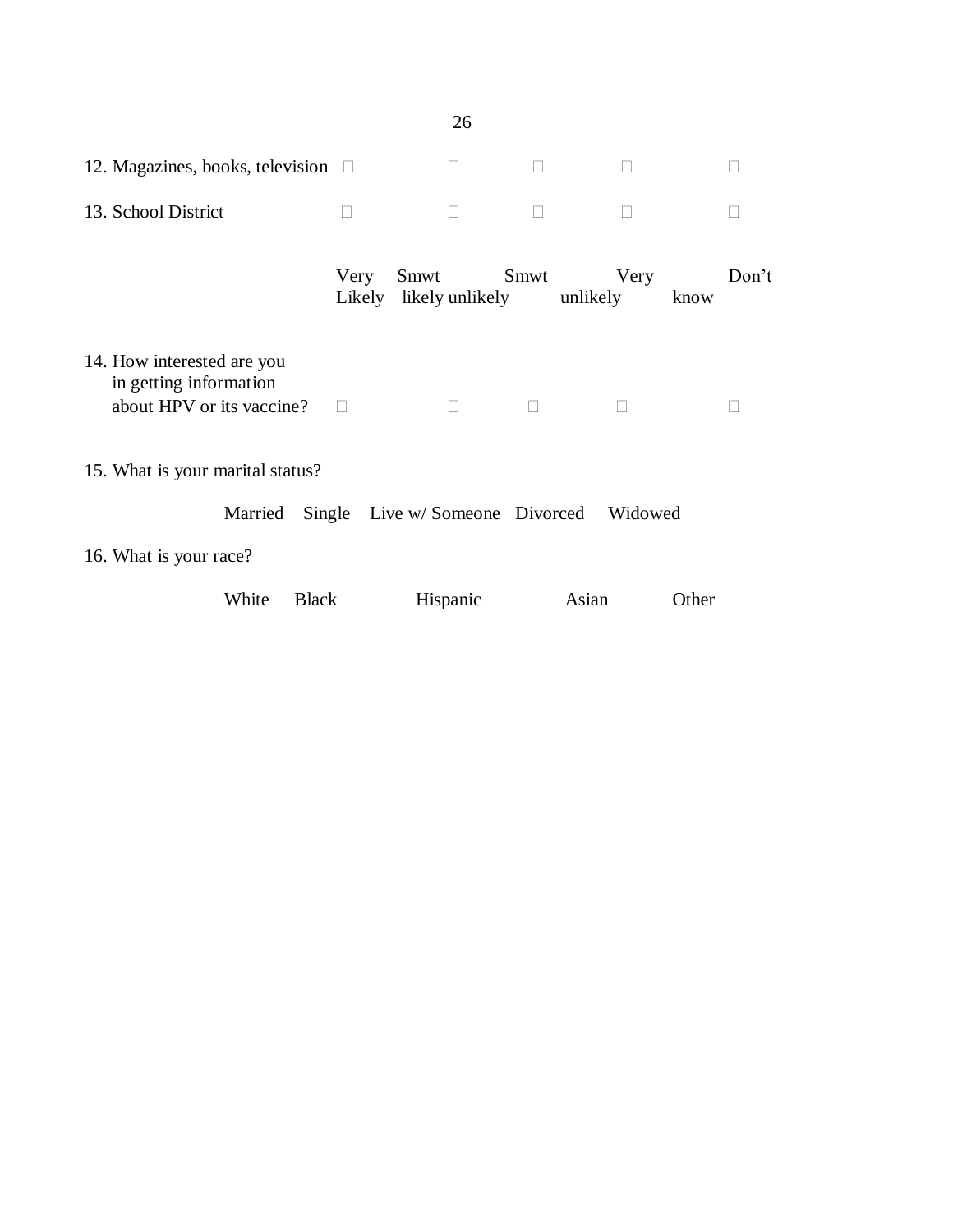## **APPENDIX C**

|                                                                                                                                                               |      |                                     |          | Survey Results on Parental Choice of HPV for Daughters |                      |  |  |  |
|---------------------------------------------------------------------------------------------------------------------------------------------------------------|------|-------------------------------------|----------|--------------------------------------------------------|----------------------|--|--|--|
| 1. Do you have a school age daughter? Yes (39)                                                                                                                |      |                                     | No $(4)$ |                                                        |                      |  |  |  |
| 2. If yes on question 1, continue<br>Is she between the age of 9- $19?$ Yes $(35)$                                                                            |      |                                     | No(8)    |                                                        |                      |  |  |  |
| 3. Which age group, if more than one (1) daughter circle all that applies or complete more<br>than one $(1)$ survey?<br>9yrs -11yrs 12yrs -15yrs 16yrs -19yrs |      |                                     |          |                                                        |                      |  |  |  |
| (12)<br>4. Would you allow your daughter to receive the HPV vaccine?                                                                                          |      | (13)<br>(20)<br>Yes                 |          | (20)<br>No $(19)$ $(4)$ Undecided                      |                      |  |  |  |
| 5. Do you think it should be a mandatory school vaccine?<br>Yes $(7)$<br>No(35)                                                                               |      |                                     |          |                                                        |                      |  |  |  |
| 6. How much do you know?<br>about HPV?                                                                                                                        | Very | Smwt Smwt<br>Likely likely unlikely |          | Very<br>unlikely                                       | Don't<br>know        |  |  |  |
|                                                                                                                                                               | 11   | 10                                  | 16       | 3                                                      | 3                    |  |  |  |
| 7. How much do you know<br>about the HPV vaccine?                                                                                                             | 11   | 10                                  | 18       | $\overline{2}$                                         | 3                    |  |  |  |
| How likely are you to get information about HPV or the HPV vaccine from these sources?<br>Very<br>Smwt<br>Smwt<br>Don't<br>Very<br>Likely likely<br>unlikely  |      |                                     |          |                                                        |                      |  |  |  |
| 8. A doctor, nurse, or health<br>care provider                                                                                                                | 20   | 15                                  | 6        | unlikely<br>$\mathbf{1}$                               | know<br>$\mathbf{1}$ |  |  |  |
| 9. Internet                                                                                                                                                   | 8    | 13                                  | $8\,$    | $\boldsymbol{6}$                                       | 5                    |  |  |  |
| 10. Family members                                                                                                                                            | 3    | 8                                   | 8        | 15                                                     | 8                    |  |  |  |
| 11. Friends                                                                                                                                                   | 13   | 15                                  | 10       | $\mathfrak{Z}$                                         | $\overline{2}$       |  |  |  |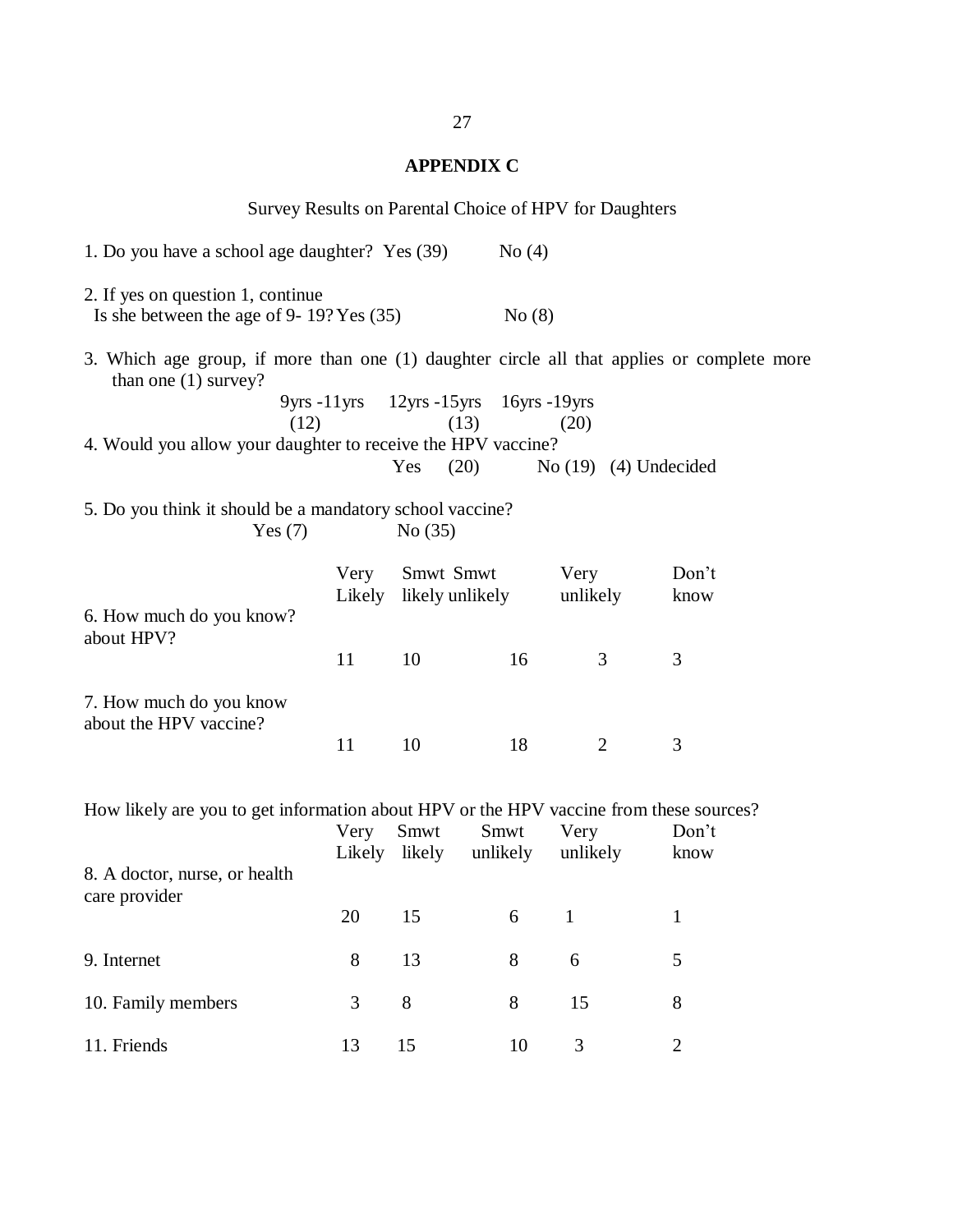| 12. Magazines, books, television 3                                               |                | 18             | 8                | 12             | $\overline{2}$   |               |
|----------------------------------------------------------------------------------|----------------|----------------|------------------|----------------|------------------|---------------|
|                                                                                  | Very<br>Likely | Smwt<br>likely | Smwt<br>unlikely |                | Very<br>unlikely | Don't<br>know |
| 13. School District                                                              | 5              | 12             | $\tau$           | 13             | 6                |               |
| 14. How interested are you<br>in getting information about<br>HPV or its vaccine | 19             | 11             | 9                | $\overline{4}$ | $\theta$         |               |
| 15. What is your marital status?                                                 |                |                |                  |                |                  |               |
| Single $(9)$ Live w/Someone $(1)$ Divorced $(4)$ Widowed $(0)$<br>Married (29)   |                |                |                  |                |                  |               |
| 16. What is your race?                                                           |                |                |                  |                |                  |               |
| White $(20)$ Black $(23)$                                                        |                |                | Hispanic $(0)$   | Asian $(0)$    | Other $(0)$      |               |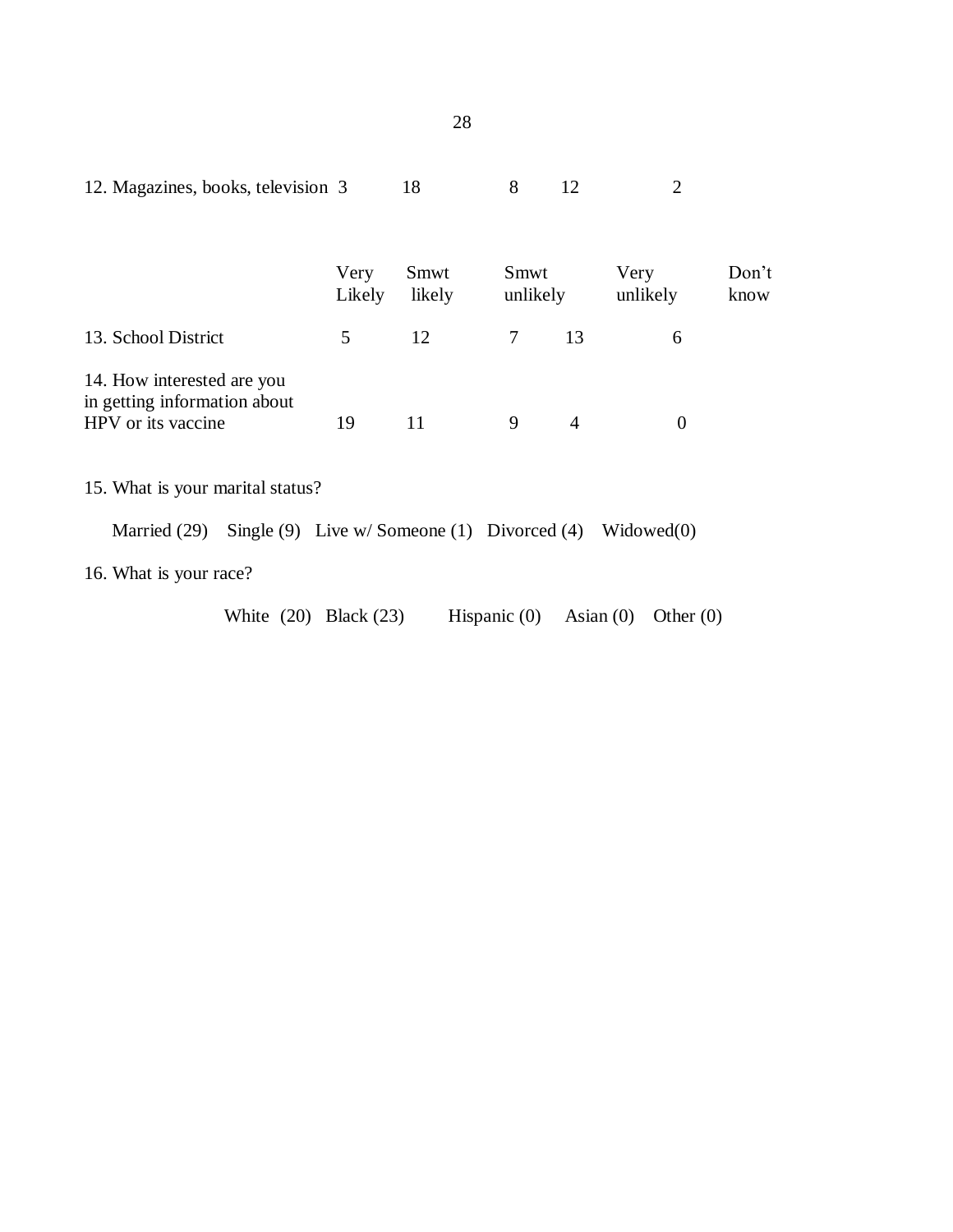#### **REFERENCES**

- American Teacher. (2007). Should HPV Vaccine be a School Mandate. American Teacher (Spr./Sum), 12.
- Cadman, L. (2006). Cervical Cancer Prevention: Vaccine for Girls. Pediatric Nursing, 26. CDC. (2006). HPV and HPV Vaccine: Information for Healthcare Providers. Morbitidity and Mortality Weekly Report , 25-27.
- Center for Disease Control and Prevention. (2006, August). HPV Vaccine Questions & Answers. Retrieved May 7, 2007, from CDC: www.cdc.gov/std/hpv
- Dart, A.K. (2011). Texas Governor Perry's Vaccination Mandate.

[www.akdart.com/abu61.html](http://www.akdart.com/abu61.html)

Harrub, B. (2006). Apologetics Press. Retrieved May 12, 2007, from Apologetics Press.org: Journal of National Cancer Institute. (2006, August 2). U.S. Girls to Receive HPV Vaccine but Picture Unclear on Potential Worldwide Use, Acceptance. Journal of the National Cancer Institute , pp. 1030-1032.

[www.apologeticspress.org/articles/3001](http://www.apologeticspress.org/articles/3001)

Kaiser (2007). Merck Lobbying States to Mandate Gardasil for School Girls. [www.news-medical.net/news/2007/01/30/21065.aspx](http://www.news-medical.net/news/2007/01/30/21065.aspx)

Lancet. (2006). Should HPV vaccine be mandatory for all adolescents? The Lancet, 1212.

Markowitz, L. M. (2001). Quadrivalent Human Papillomavirus Vaccine. Atlanta: Center for Disease Control and Prevention.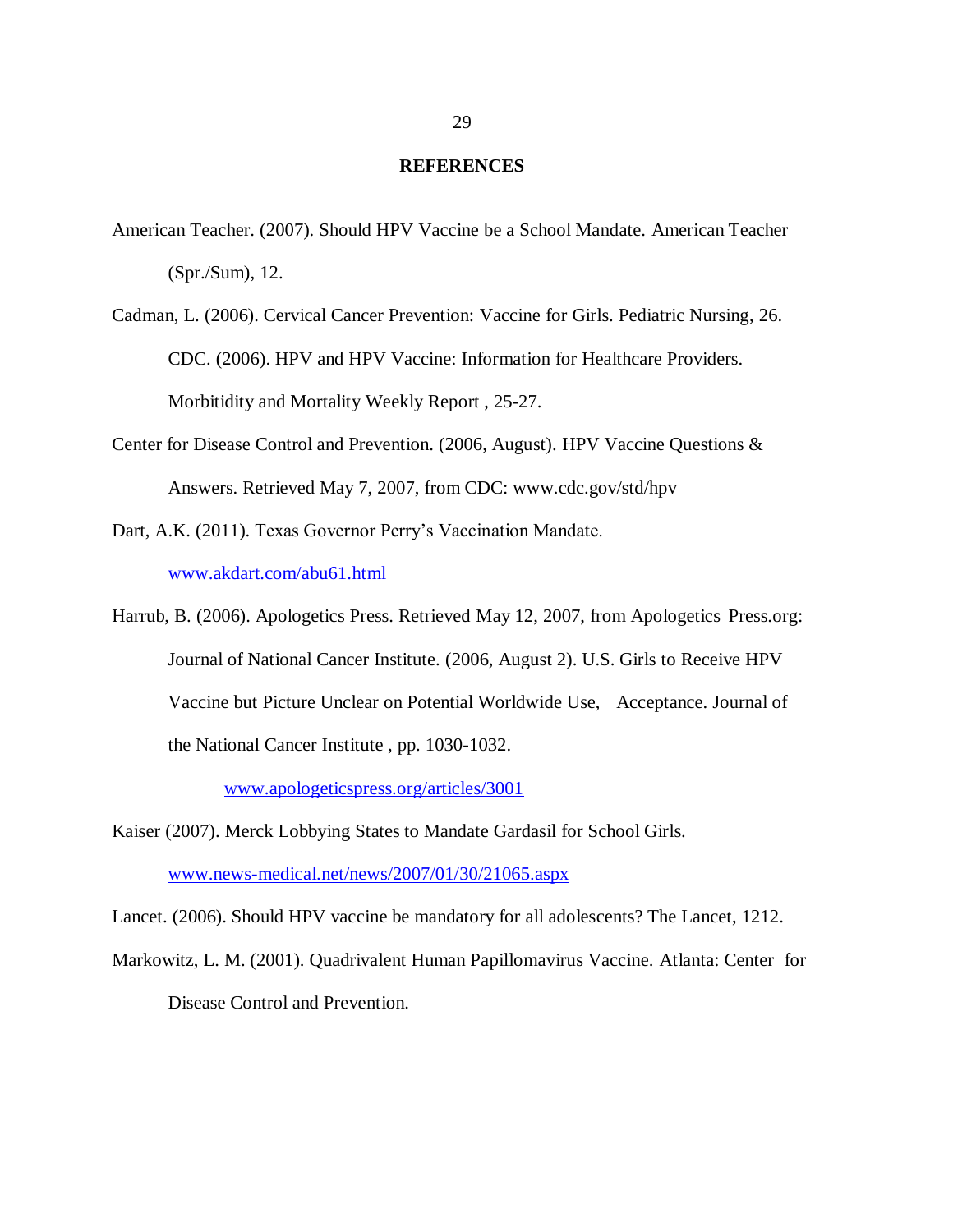- Mayeaux, E. (2005). Overcoming Barriers to HPV Vaccine Acceptance. Journal of Family Practice , 17-26.
- Merck & Company (2007). Gardasil. Retrieved May 12, 2007.

<http://www.gardasil.com/index.html>

National Conference of State Legislature – NCSL (2011, Sept). HPV Vaccine: State

Legislation and Statues. [www.ncsl.org/default.aspx?tabid=14381](http://www.ncsl.org/default.aspx?tabid=14381)

National Network for Immunization Information, NNII (2007, February 15).

Immunizations Issues: Mandatory HPV Immunization for Middle School Girls.

Retrieved May 7, 2007. [www.immunizationinfo.org/immunization\\_issues\\_details](http://www.immunizationinfo.org/immunization_issues_details)

OHSU Health (2007). HPV/HPV Vaccine Q&A. OHSU Center for Women's Health.

Retrieved August 27, 2007. [http://www.ohsuwomenshealth.com/news/hpv\\_qa.html](http://www.ohsuwomenshealth.com/news/hpv_qa.html)

Schiller, J. (2006). Comming Soon: Cervical Cancer Vaccines, and an Array of Public Issues. Journal of the National Cancer Institute , 432-434.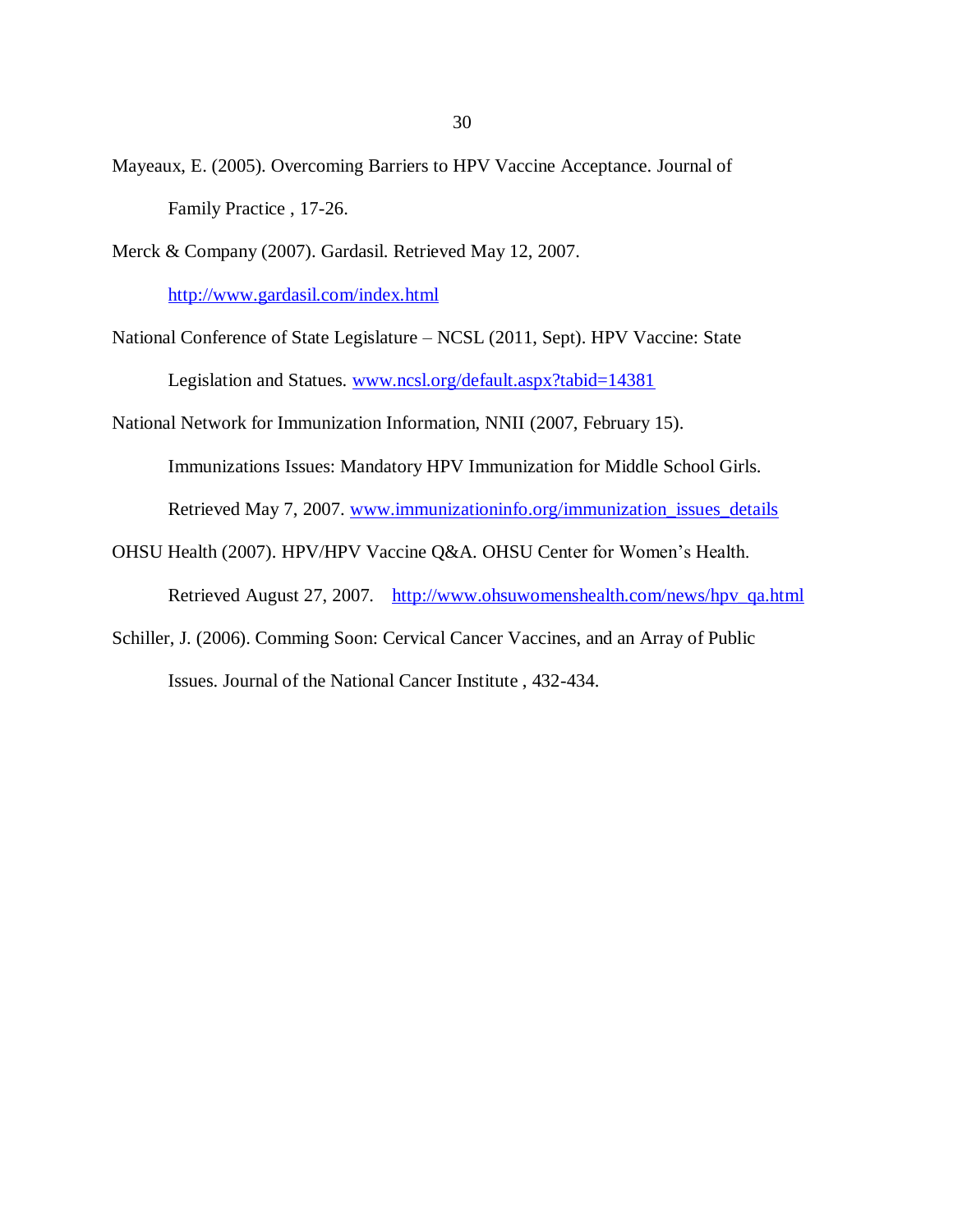#### **ABSTRACT**

## **THE DEVELOPMENT OF A SURVEY TO ANALYZE IF THE HPV VACCINE IS APPROPRIATE FOR SCHOOL AGED GIRLS**

by

#### **TIFFANY F. DAVIS**

#### **December 2014**

**Advisor:** Dr. Shlomo Sawilowsky

**Major:** Educational Evaluation and Research

**Degree:** Master of Education

The Human Papilloma Virus also known as HPV is a sexually transmitted disease. This particular STD consists of genital warts and can lead to cervical cancer in women. A HPV vaccine, Gardisil has been developed to help prevent the transmission of this particular STD. The topic of this paper is to discuss whether the HPV vaccine should be required to administer among female girls and adolescents. Despite the fact that the HPV vaccine is a preventative method for contracting HPV, many parents are not eager to accept this as a required vaccine to be administered to their daughter. One of the major reasons is due to lack of education about both HPV and the HPV vaccine. A study is performed to determine if parents are open to their child receiving the HPV vaccine and to test their knowledge of HPV and the HPV vaccine. The study concludes that parents do not have enough knowledge of HPV and the HPV vaccine to agree to the mandates that are being implemented throughout the United States to require female students to take the vaccine.